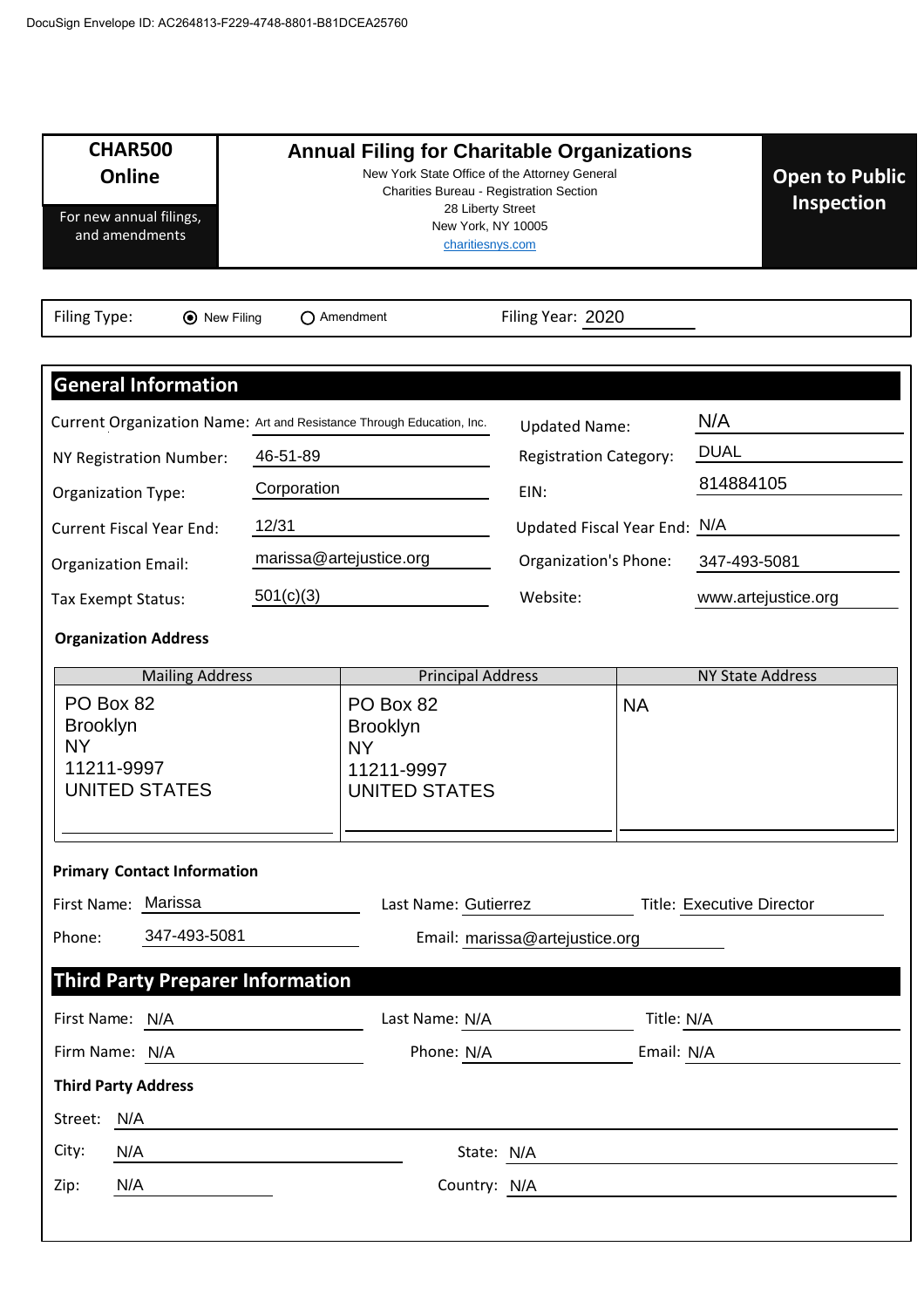## **Registration Category**

| 1. Does the organization conduct activity in New York State (other than soliciting)? This may include, but is not limited |  |
|---------------------------------------------------------------------------------------------------------------------------|--|
| to, maintaining an office, having employees or running a program.                                                         |  |
| $\bullet$ Yes<br><b>ONO</b>                                                                                               |  |

- 2. Does the organization have assets in New York State? OYes ONo
- OYes ONo N/A 3. Is the organization incorporated or formed in New York State?
- 4. Does the organization solicit or receive more than \$25,000 annually in total contributions from New York State residents, foundations, corporations, or government agencies? O Yes O No N/A<br>ation solicit or receive more than \$25,000 annually in total contributions from N<br>ions, corporations, or government agencies?<br>tion use a professional fundraiser or fundraising counsel?<br>es to the above auestions, this o
- 5. Does the organization use a professional fundraiser or fundraising counsel?
	- $OYes$   $@No$

*Based on your responses to the above questions, this organization's registration category remains as*

## **Annual Exemptions**

1. Were the total contributions from New York State, including residents, foundations, government agencies, etc. under \$25,000 during the fiscal year?

OYes ONo

- 2. Did the organization use a professional fundraiser or fundraising counsel during the fiscal year? OYes ONo
- 3. Were the organization's gross receipts under \$25,000 and the market value of its assets under \$25,000 during the fiscal year?

OYes ONo

Based on your responses to annual exemption questions, this organization is required to file under <u>FPTL during</u> this *fiscal year.*

| <b>Financial Information</b>                                                                                                           |                                       |                                        |     |
|----------------------------------------------------------------------------------------------------------------------------------------|---------------------------------------|----------------------------------------|-----|
| Which IRS form does your organization use? IRS990EZ                                                                                    |                                       | Organization's total revenue: 55,372   |     |
| Organization's total contributions:                                                                                                    | 14,948                                | Organization's total assets:           | N/A |
| Organization's net assets:                                                                                                             | 26,122                                | Organization's total revenue           | N/A |
| N/A<br>Organization's total liabilities:                                                                                               |                                       | and contributions:                     |     |
| Organization's total income:                                                                                                           | N/A                                   | Organization's total assets/<br>worth: | N/A |
| Is the organization required to file form Schedule B - Schedule of contributors - with the IRS?<br>ON <sub>o</sub> N/A<br><b>O</b> Yes |                                       |                                        |     |
| For the current filing year, will your organization complete any of the following with its Charities Bureau Registration?              |                                       |                                        |     |
| $\Box$ Closing<br>$\square$ Withdrawing                                                                                                | <b>⊠</b> None<br>$\square$ Dissolving |                                        |     |
| Is this your final filing with New York State?                                                                                         | <b>O</b> Yes<br>ONo                   | N/A                                    |     |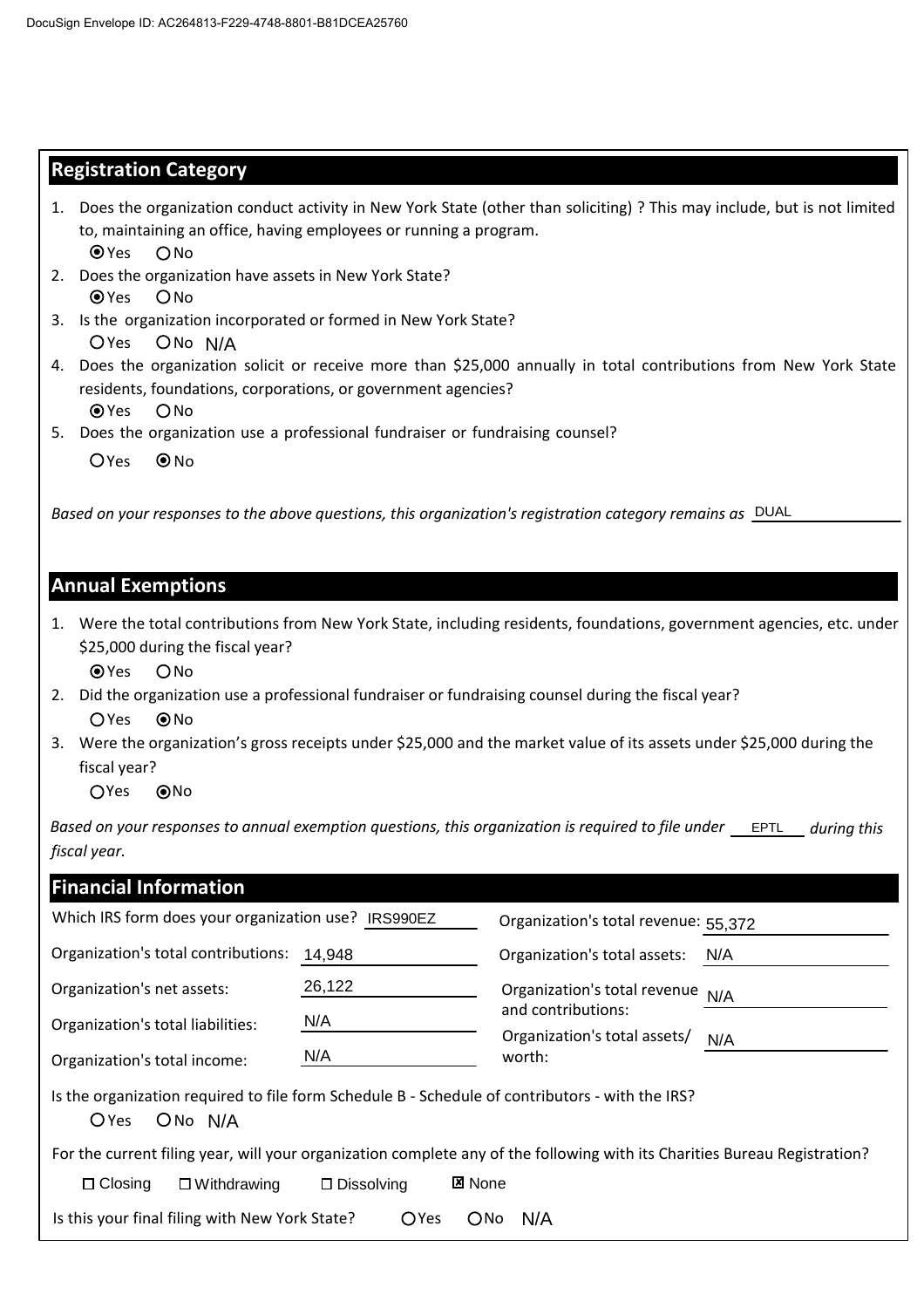# **Filing Information**

Did the organization use a professional fundraiser or fundraising counsel to solicit contributions in New York State?

OYes <sup>ONo</sup>

| <b>General Information</b>            | Description of Services | Description of Compensation |
|---------------------------------------|-------------------------|-----------------------------|
| Name of Firm: N/A                     | N/A                     | N/A                         |
| Type: N/A Registration ID: N/A        |                         |                             |
| Contract Start: N/A Contract End: N/A |                         |                             |
| Amount Paid: N/A ______<br>Phone: N/A |                         |                             |
| Mailing Address: N/A                  |                         |                             |
|                                       |                         |                             |
| Name of Firm: N/A                     | N/A                     | N/A                         |
| Registration ID: N/A                  |                         |                             |
| Contract Start: N/A Contract End: N/A |                         |                             |
| Phone: N/A<br>Amount Paid: N/A        |                         |                             |
| Mailing Address: N/A                  |                         |                             |
|                                       |                         |                             |
| Name of Firm: N/A                     | N/A                     | N/A                         |
| Registration ID: N/A<br>Type: N/A     |                         |                             |
| Contract Start: N/A Contract End: N/A |                         |                             |
| Phone: $N/A$<br>Amount Paid: N/A      |                         |                             |
| Mailing Address: N/A                  |                         |                             |
|                                       |                         |                             |

Did the organization receive government grants during this fiscal year?

OYes ONo

| <b>Government Grant Agency</b>     | <b>Grant Amount</b> |
|------------------------------------|---------------------|
| NYC Department of Cultural Affairs | \$6,000.00          |
| N/A                                | N/A                 |
| N/A                                | N/A                 |
| N/A                                | N/A                 |
| N/A                                | N/A                 |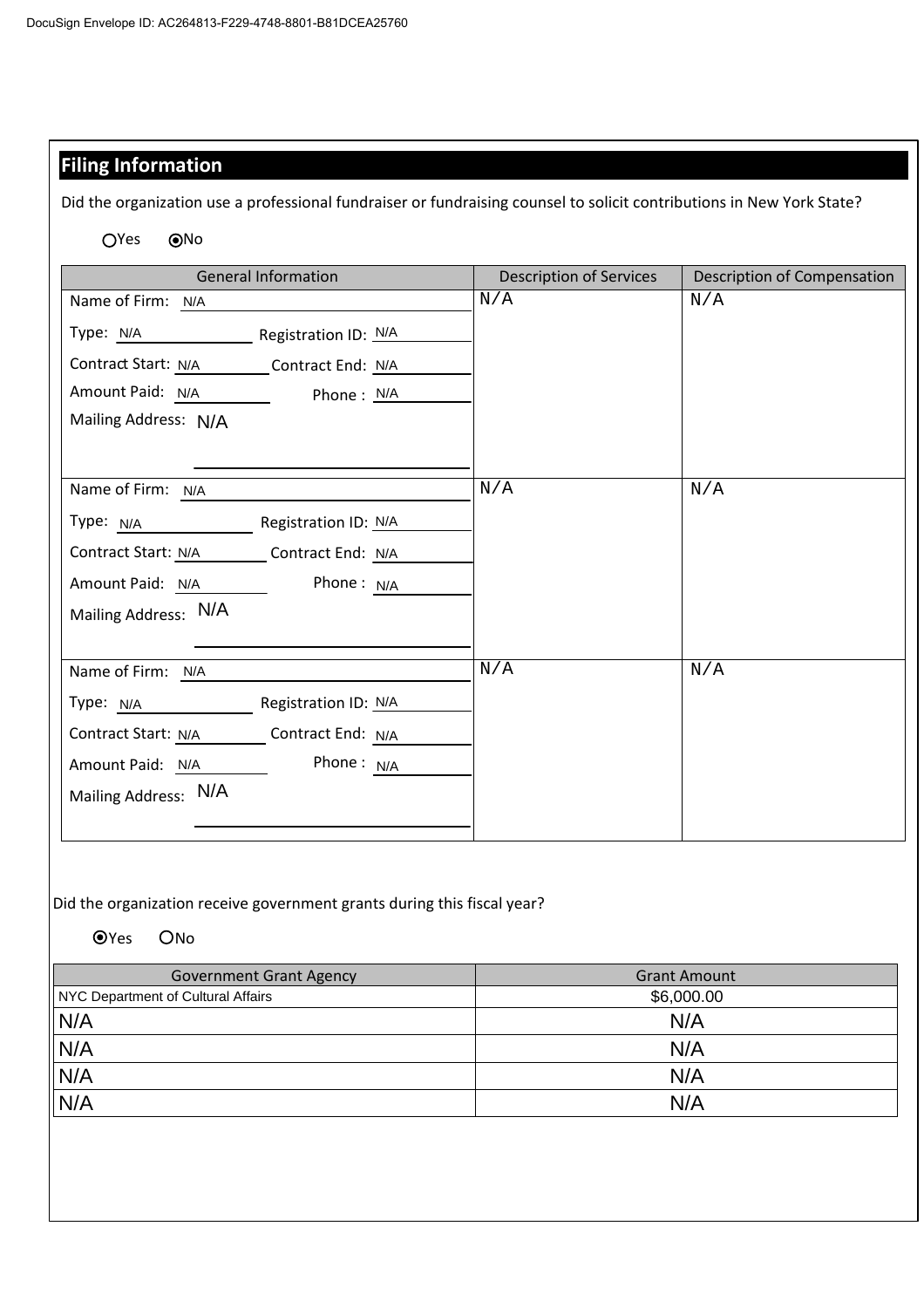# **Documents**

Attached organization's required documents:

- **E** IRS document
- Certified Public Accountant's Audit Report
- Certified Public Accountant's Review Report
- Complete Certificate of Amendment or other document amending the name
- $\square$  Schedule B
- □ Other documents

# **Signatures**

| <b>IRS document</b><br>⊠                                                                                                                 |                                                         |                                                                                                                           |                         |           |  |  |  |
|------------------------------------------------------------------------------------------------------------------------------------------|---------------------------------------------------------|---------------------------------------------------------------------------------------------------------------------------|-------------------------|-----------|--|--|--|
| $\Box$                                                                                                                                   | Certified Public Accountant's Audit Report              |                                                                                                                           |                         |           |  |  |  |
| $\Box$                                                                                                                                   | Certified Public Accountant's Review Report             |                                                                                                                           |                         |           |  |  |  |
| 0                                                                                                                                        |                                                         | Complete Certificate of Amendment or other document amending the name                                                     |                         |           |  |  |  |
| Schedule B<br>□                                                                                                                          |                                                         |                                                                                                                           |                         |           |  |  |  |
| Other documents<br>П                                                                                                                     |                                                         |                                                                                                                           |                         |           |  |  |  |
|                                                                                                                                          |                                                         |                                                                                                                           |                         |           |  |  |  |
| <b>Signatures</b>                                                                                                                        |                                                         |                                                                                                                           |                         |           |  |  |  |
|                                                                                                                                          |                                                         |                                                                                                                           |                         |           |  |  |  |
| We certify under penalties of perjury that we reviewed this report, including all attachments, and to the best of our<br>to this report. |                                                         | knowledge and belief, they are true, correct and complete in accordance with the laws of the State of New York applicable |                         |           |  |  |  |
| Role                                                                                                                                     | <b>First Name</b>                                       | Last Name                                                                                                                 | Email                   |           |  |  |  |
| Executive Director Marissa                                                                                                               |                                                         | Gutierrez                                                                                                                 | marissa@artejustice.org |           |  |  |  |
| Other                                                                                                                                    | Aissatou                                                | <b>Barry</b>                                                                                                              | aissba@gmail.com        |           |  |  |  |
| Signature of<br><b>Executive Director</b>                                                                                                | DocuSigned by:<br>Marissa Gutierrez<br>-A9257B0FD3DF483 |                                                                                                                           | Date:                   | 9/29/2021 |  |  |  |
| Signature of<br>Other                                                                                                                    | DocuSigned by<br>B0AC6FAAEAA2489.                       |                                                                                                                           | Date:                   | 9/29/2021 |  |  |  |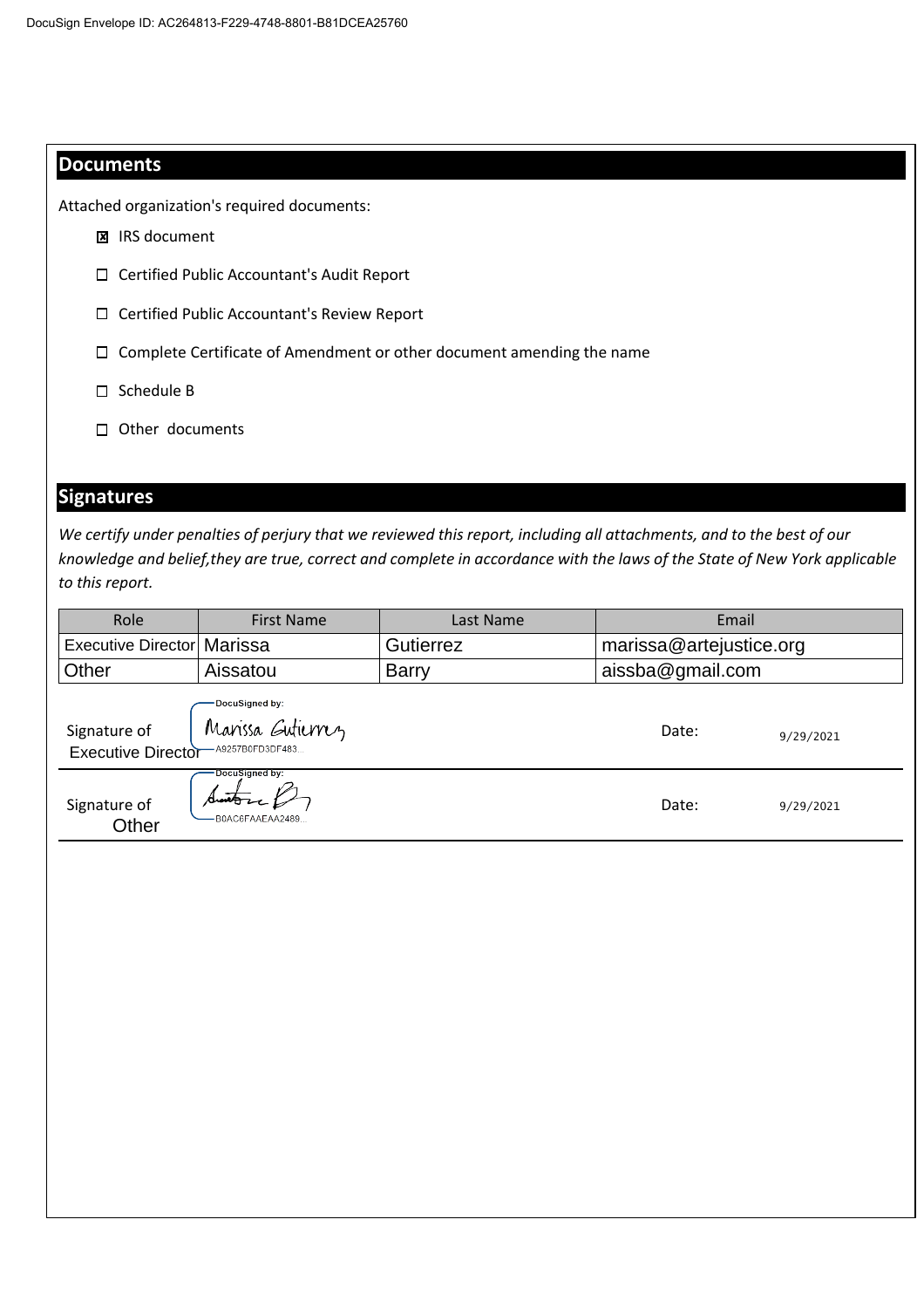|                   |                |                               |                                                                                                                               | <b>Short Form</b>                                                            |               |                                |                    |                              | OMB No. 1545-0047                                                                                    |
|-------------------|----------------|-------------------------------|-------------------------------------------------------------------------------------------------------------------------------|------------------------------------------------------------------------------|---------------|--------------------------------|--------------------|------------------------------|------------------------------------------------------------------------------------------------------|
|                   |                | Form 990-EZ                   |                                                                                                                               | <b>Return of Organization Exempt From Income Tax</b>                         |               |                                |                    |                              |                                                                                                      |
|                   |                |                               | Under section 501(c), 527, or 4947(a)(1) of the Internal Revenue Code (except private foundations)                            |                                                                              |               |                                |                    |                              | 2020                                                                                                 |
|                   |                |                               |                                                                                                                               | Do not enter social security numbers on this form, as it may be made public. |               |                                |                    |                              | <b>Open to Public</b>                                                                                |
|                   |                | Department of the Treasury    |                                                                                                                               | Go to www.irs.gov/Form990EZ for instructions and the latest information.     |               |                                |                    |                              | <b>Inspection</b>                                                                                    |
|                   |                | Internal Revenue Service      |                                                                                                                               |                                                                              | and ending    |                                |                    |                              |                                                                                                      |
|                   |                | <b>B</b> Check if applicable: | A For the 2020 calendar year, or tax year beginning<br>C Name of organization                                                 | 01/01/2020                                                                   |               |                                |                    | 12/31/2020                   | D Emplover identification number                                                                     |
|                   | Address change |                               | ART AND RESISTANCE THROUGH EDUCATION                                                                                          |                                                                              |               |                                |                    |                              | 81-4884105                                                                                           |
|                   | Name change    |                               | Number and street (or P.O. box if mail is not delivered to street address)                                                    |                                                                              |               | Room/suite                     | E Telephone number |                              |                                                                                                      |
|                   | Initial return |                               | <b>PO Box 82</b>                                                                                                              |                                                                              |               |                                |                    |                              | 347-493-5081                                                                                         |
|                   |                | Final return/terminated       | City or town, state or province, country, and ZIP or foreign postal code                                                      |                                                                              |               |                                | F Group Exemption  |                              |                                                                                                      |
|                   | Amended return | Application pending           | Brooklyn, NY, 11211                                                                                                           |                                                                              |               |                                |                    | Number $\blacktriangleright$ |                                                                                                      |
|                   |                | G Accounting Method: [ Cash   | Accrual                                                                                                                       | Other (specify) $\blacktriangleright$                                        |               |                                |                    |                              | $\overline{H}$ Check $\blacktriangleright \overline{\blacktriangleright}$ if the organization is not |
|                   | I Website: ▶   |                               | www.artejustice.org                                                                                                           |                                                                              |               |                                |                    |                              | required to attach Schedule B                                                                        |
|                   |                |                               | <b>J Tax-exempt status</b> (check only one) - $\boxed{\text{C}}$ 501(c)(3)                                                    | $\Box$ 501(c) (<br>) ◀ (insert no.) $\Box$ 4947(a)(1) or                     |               | 527                            |                    |                              | (Form 990, 990-EZ, or 990-PF).                                                                       |
|                   |                |                               | <b>K</b> Form of organization: $\boxed{\mathbf{v}}$ Corporation<br>$\vert$ Trust                                              | Association                                                                  | $\vert$ Other |                                |                    |                              |                                                                                                      |
|                   |                |                               | L Add lines 5b, 6c, and 7b to line 9 to determine gross receipts. If gross receipts are \$200,000 or more, or if total assets |                                                                              |               |                                |                    |                              |                                                                                                      |
|                   |                |                               | (Part II, column (B)) are \$500,000 or more, file Form 990 instead of Form 990-EZ                                             |                                                                              |               |                                |                    |                              | 56,339                                                                                               |
|                   | Part I         |                               | Revenue, Expenses, and Changes in Net Assets or Fund Balances (see the instructions for Part I)                               |                                                                              |               |                                |                    |                              |                                                                                                      |
|                   |                |                               | Check if the organization used Schedule O to respond to any question in this Part $1 \ldots \ldots \ldots$                    |                                                                              |               |                                |                    |                              |                                                                                                      |
|                   | 1              |                               | Contributions, gifts, grants, and similar amounts received                                                                    |                                                                              |               |                                |                    | 1                            | 14,948                                                                                               |
|                   | $\mathbf{2}$   |                               | Program service revenue including government fees and contracts                                                               |                                                                              |               |                                |                    | $\mathbf{2}$                 | 38,846                                                                                               |
|                   | 3              |                               |                                                                                                                               |                                                                              |               |                                |                    | 3                            | $\mathbf 0$                                                                                          |
|                   | 4              | Investment income             |                                                                                                                               |                                                                              |               |                                |                    | 4                            | $\mathbf{0}$                                                                                         |
|                   | 5a             |                               | Gross amount from sale of assets other than inventory                                                                         |                                                                              | 5а            |                                | 0                  |                              |                                                                                                      |
|                   | b              |                               | Less: cost or other basis and sales expenses                                                                                  |                                                                              | 5b            |                                | $\Omega$           |                              |                                                                                                      |
|                   | c              |                               | Gain or (loss) from sale of assets other than inventory (subtract line 5b from line 5a)                                       |                                                                              |               |                                |                    | 5с                           | $\mathbf 0$                                                                                          |
|                   | 6              |                               | Gaming and fundraising events:                                                                                                |                                                                              |               |                                |                    |                              |                                                                                                      |
|                   | a              |                               | Gross income from gaming (attach Schedule G if greater than<br>$$15,000$                                                      |                                                                              | 6a            |                                | 0                  |                              |                                                                                                      |
| Revenue           | b              |                               | Gross income from fundraising events (not including \$                                                                        |                                                                              |               | 0 of contributions             |                    |                              |                                                                                                      |
|                   |                |                               | from fundraising events reported on line 1) (attach Schedule G if the                                                         |                                                                              |               |                                |                    |                              |                                                                                                      |
|                   |                |                               | sum of such gross income and contributions exceeds \$15,000).                                                                 |                                                                              | 6b            |                                | 2,545              |                              |                                                                                                      |
|                   | с              |                               | Less: direct expenses from gaming and fundraising events                                                                      |                                                                              | 6с            |                                | 967                |                              |                                                                                                      |
|                   |                |                               | Net income or (loss) from gaming and fundraising events (add lines 6a and 6b and subtract                                     |                                                                              |               |                                |                    |                              |                                                                                                      |
|                   |                | line 6c)                      | the contract of the contract of the contract of the contract of the contract of                                               |                                                                              |               |                                |                    | 6d                           | 1,578                                                                                                |
|                   | 7a             |                               | Gross sales of inventory, less returns and allowances                                                                         |                                                                              | 7а            |                                | 0                  |                              |                                                                                                      |
|                   | $\mathbf b$    |                               | Less: cost of goods sold                                                                                                      | المنافر والمنافر والمنافر والمنافر والمنافر والمنافر                         | 7b            |                                | $\mathbf{0}$       |                              |                                                                                                      |
|                   | c              |                               | Gross profit or (loss) from sales of inventory (subtract line 7b from line 7a)                                                |                                                                              |               |                                |                    | 7c                           | 0                                                                                                    |
|                   | 8              |                               |                                                                                                                               |                                                                              |               |                                |                    | 8                            | $\mathbf 0$                                                                                          |
|                   | 9              |                               |                                                                                                                               |                                                                              |               |                                |                    | 9                            | 55,372                                                                                               |
|                   | 10             |                               | Grants and similar amounts paid (list in Schedule O)                                                                          |                                                                              |               |                                |                    | 10                           | 0                                                                                                    |
|                   | 11             |                               |                                                                                                                               |                                                                              |               |                                |                    | 11                           | $\mathbf 0$                                                                                          |
| Expenses          | 12             |                               |                                                                                                                               |                                                                              |               |                                |                    | 12                           | 55,341                                                                                               |
|                   | 13             |                               | Professional fees and other payments to independent contractors                                                               |                                                                              |               |                                |                    | 13                           | 225                                                                                                  |
|                   | 14             |                               |                                                                                                                               |                                                                              |               |                                |                    | 14                           | 134                                                                                                  |
|                   | 15             |                               |                                                                                                                               |                                                                              |               |                                |                    | 15                           | 611                                                                                                  |
|                   | 16             |                               |                                                                                                                               |                                                                              |               |                                |                    | 16                           | 931                                                                                                  |
|                   | 17<br>18       |                               | Excess or (deficit) for the year (subtract line 17 from line 9)                                                               |                                                                              |               |                                |                    | 17<br>18                     | 57,242                                                                                               |
|                   | 19             |                               | Net assets or fund balances at beginning of year (from line 27, column (A)) (must agree with                                  |                                                                              |               |                                |                    |                              | $-1,870$                                                                                             |
| <b>Net Assets</b> |                |                               | end-of-year figure reported on prior year's return)                                                                           | and the contract of the contract of the contract of                          |               |                                |                    | 19                           |                                                                                                      |
|                   | 20             |                               | Other changes in net assets or fund balances (explain in Schedule O)                                                          |                                                                              |               |                                |                    | 20                           | 27,992<br>0                                                                                          |
|                   | 21             |                               | Net assets or fund balances at end of year. Combine lines 18 through 20                                                       |                                                                              |               | $\ldots$ $\blacktriangleright$ |                    | 21                           | 26,122                                                                                               |
|                   |                |                               | For Paperwork Reduction Act Notice, see the separate instructions.                                                            |                                                                              |               | Cat. No. 10642I                |                    |                              | Form 990-EZ (2020)                                                                                   |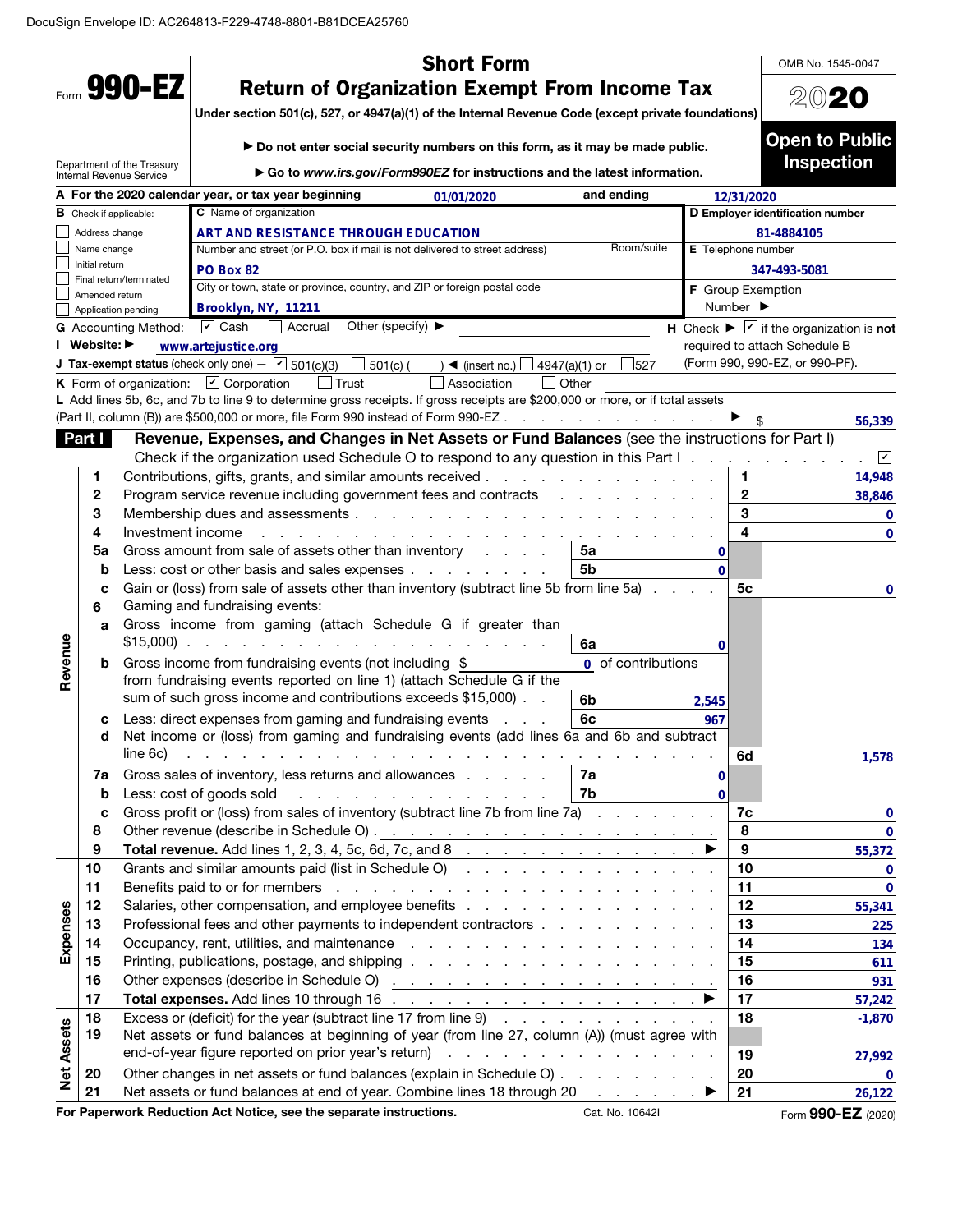|                | Form 990-EZ (2020)                                                                                                                                                                                            |                                                                                                                                                                                                                                |                                       |                                                                         |            | Page 2                                   |
|----------------|---------------------------------------------------------------------------------------------------------------------------------------------------------------------------------------------------------------|--------------------------------------------------------------------------------------------------------------------------------------------------------------------------------------------------------------------------------|---------------------------------------|-------------------------------------------------------------------------|------------|------------------------------------------|
|                | <b>Balance Sheets</b> (see the instructions for Part II)<br><b>Part II</b>                                                                                                                                    |                                                                                                                                                                                                                                |                                       |                                                                         |            |                                          |
|                | Check if the organization used Schedule O to respond to any question in this Part II                                                                                                                          |                                                                                                                                                                                                                                |                                       |                                                                         |            |                                          |
|                |                                                                                                                                                                                                               |                                                                                                                                                                                                                                |                                       | (A) Beginning of year                                                   |            | (B) End of year                          |
| 22             | Cash, savings, and investments                                                                                                                                                                                |                                                                                                                                                                                                                                |                                       | 27,992 22                                                               |            | 26,122                                   |
| 23             | Land and buildings.                                                                                                                                                                                           |                                                                                                                                                                                                                                |                                       |                                                                         | 0 23       | 0                                        |
| 24             | Other assets (describe in Schedule O)                                                                                                                                                                         |                                                                                                                                                                                                                                |                                       | $\mathbf{0}$                                                            | 24         | $\mathbf 0$                              |
| 25             | Total assets                                                                                                                                                                                                  | and the company of the company of the company of the company of the company of the company of the company of the company of the company of the company of the company of the company of the company of the company of the comp |                                       | 27,992 25                                                               |            | 26,122                                   |
| 26             | Total liabilities (describe in Schedule O) <u>.</u>                                                                                                                                                           |                                                                                                                                                                                                                                |                                       | $\mathbf 0$                                                             | 26         | $\Omega$                                 |
| 27             | Net assets or fund balances (line 27 of column (B) must agree with line 21)                                                                                                                                   |                                                                                                                                                                                                                                |                                       | 27,992 27                                                               |            | 26,122                                   |
| Part III       | Statement of Program Service Accomplishments (see the instructions for Part III)                                                                                                                              |                                                                                                                                                                                                                                |                                       |                                                                         |            |                                          |
|                | Check if the organization used Schedule O to respond to any question in this Part III                                                                                                                         |                                                                                                                                                                                                                                |                                       | $\mathcal{L}^{\text{max}}$                                              |            | <b>Expenses</b><br>(Required for section |
|                | What is the organization's primary exempt purpose?                                                                                                                                                            | See Schedule O, Statement 2                                                                                                                                                                                                    |                                       |                                                                         |            | $501(c)(3)$ and $501(c)(4)$              |
|                | Describe the organization's program service accomplishments for each of its three largest program services,                                                                                                   |                                                                                                                                                                                                                                |                                       |                                                                         |            | organizations; optional for              |
|                | as measured by expenses. In a clear and concise manner, describe the services provided, the number of<br>persons benefited, and other relevant information for each program title.                            |                                                                                                                                                                                                                                |                                       |                                                                         |            | others.)                                 |
|                |                                                                                                                                                                                                               |                                                                                                                                                                                                                                |                                       |                                                                         |            |                                          |
| 28             | This past year, in a recurring partnership with Urban Assembly (UAMA), ARTE engaged high school                                                                                                               |                                                                                                                                                                                                                                |                                       |                                                                         |            |                                          |
|                | students in a human rights programming using an arts-based curriculum to foster learning, civic engagement,                                                                                                   |                                                                                                                                                                                                                                |                                       |                                                                         |            |                                          |
|                | (Continued on Schedule O, Statement 3)<br>(Grants \$                                                                                                                                                          | 0) If this amount includes foreign grants, check here                                                                                                                                                                          |                                       |                                                                         | <b>28a</b> |                                          |
| 29             |                                                                                                                                                                                                               |                                                                                                                                                                                                                                |                                       |                                                                         |            | 25,000                                   |
|                | "ARTE partnered with Columbia University's Justice-in-Education Initiative (JIE) to engage incarcerated<br>adolescent men and women in visual arts programming. The program focused on women's rights, gender |                                                                                                                                                                                                                                |                                       |                                                                         |            |                                          |
|                | (Continued on Schedule O, Statement 4)                                                                                                                                                                        |                                                                                                                                                                                                                                |                                       |                                                                         |            |                                          |
|                | (Grants \$                                                                                                                                                                                                    | 0) If this amount includes foreign grants, check here                                                                                                                                                                          |                                       |                                                                         | 29a        | 5,000                                    |
| 30             | "At the start of the pandemic, ARTE quickly developed a series of digital workshops to ensure that young                                                                                                      |                                                                                                                                                                                                                                |                                       |                                                                         |            |                                          |
|                | people and their communities still had access to arts-based programming during the COVID-19 pandemic.                                                                                                         |                                                                                                                                                                                                                                |                                       |                                                                         |            |                                          |
|                | (Continued on Schedule O, Statement 5)                                                                                                                                                                        |                                                                                                                                                                                                                                |                                       |                                                                         |            |                                          |
|                | (Grants \$                                                                                                                                                                                                    | 0) If this amount includes foreign grants, check here                                                                                                                                                                          |                                       |                                                                         | 30a        | 5,000                                    |
| 31             |                                                                                                                                                                                                               |                                                                                                                                                                                                                                |                                       |                                                                         |            |                                          |
|                | (Grants \$                                                                                                                                                                                                    | 0) If this amount includes foreign grants, check here                                                                                                                                                                          |                                       |                                                                         | 31a        | 0                                        |
|                |                                                                                                                                                                                                               |                                                                                                                                                                                                                                |                                       |                                                                         |            |                                          |
|                | 32 Total program service expenses (add lines 28a through 31a)                                                                                                                                                 |                                                                                                                                                                                                                                |                                       |                                                                         | 32         | 35,000                                   |
| <b>Part IV</b> | List of Officers, Directors, Trustees, and Key Employees (list each one even if not compensated-see the instructions for Part IV)                                                                             |                                                                                                                                                                                                                                |                                       |                                                                         |            |                                          |
|                | Check if the organization used Schedule O to respond to any question in this Part IV                                                                                                                          |                                                                                                                                                                                                                                |                                       |                                                                         |            |                                          |
|                |                                                                                                                                                                                                               | (b) Average                                                                                                                                                                                                                    | (c) Reportable                        | (d) Health benefits,                                                    |            |                                          |
|                | (a) Name and title                                                                                                                                                                                            | hours per week                                                                                                                                                                                                                 | compensation<br>(Forms W-2/1099-MISC) | contributions to employee (e) Estimated amount of<br>benefit plans, and |            | other compensation                       |
|                |                                                                                                                                                                                                               | devoted to position                                                                                                                                                                                                            | (if not paid, enter -0-)              | deferred compensation                                                   |            |                                          |
|                | <b>Marissa Gutierrez</b>                                                                                                                                                                                      | 40.00                                                                                                                                                                                                                          | 38,000                                |                                                                         | 0          | 0                                        |
|                | <b>Executive Director</b>                                                                                                                                                                                     |                                                                                                                                                                                                                                |                                       |                                                                         |            |                                          |
|                | <b>Oriana Seastone</b>                                                                                                                                                                                        | 1.00                                                                                                                                                                                                                           | 0                                     |                                                                         |            |                                          |
|                | <b>Board Member</b>                                                                                                                                                                                           |                                                                                                                                                                                                                                |                                       |                                                                         |            |                                          |
|                | Carmela Muzio Dormani                                                                                                                                                                                         | 1.00                                                                                                                                                                                                                           | 0                                     |                                                                         |            |                                          |
|                | <b>Board Member</b>                                                                                                                                                                                           |                                                                                                                                                                                                                                |                                       |                                                                         |            |                                          |
|                | <b>Katherine Potaski</b>                                                                                                                                                                                      | 1.00                                                                                                                                                                                                                           | 0                                     |                                                                         |            |                                          |
|                | <b>Board Member</b>                                                                                                                                                                                           |                                                                                                                                                                                                                                |                                       |                                                                         |            |                                          |
|                | <b>Myra Hellerstein</b>                                                                                                                                                                                       | 1.00                                                                                                                                                                                                                           | 0                                     |                                                                         |            |                                          |
|                | <b>Board Member</b>                                                                                                                                                                                           |                                                                                                                                                                                                                                |                                       |                                                                         |            |                                          |
|                | Nina Sethi                                                                                                                                                                                                    | 0.50                                                                                                                                                                                                                           | 0                                     |                                                                         |            |                                          |
|                | <b>Board Member</b>                                                                                                                                                                                           |                                                                                                                                                                                                                                |                                       |                                                                         |            |                                          |
|                | <b>Aissatou Barry</b>                                                                                                                                                                                         | 1.00                                                                                                                                                                                                                           | 0                                     |                                                                         |            |                                          |
|                | <b>Board Member</b>                                                                                                                                                                                           |                                                                                                                                                                                                                                | 0                                     |                                                                         |            |                                          |
|                | <b>Cristian Medina</b>                                                                                                                                                                                        | 0.50                                                                                                                                                                                                                           |                                       |                                                                         |            |                                          |
|                | <b>Board Member</b>                                                                                                                                                                                           |                                                                                                                                                                                                                                |                                       |                                                                         |            |                                          |
|                |                                                                                                                                                                                                               |                                                                                                                                                                                                                                |                                       |                                                                         |            |                                          |
|                |                                                                                                                                                                                                               |                                                                                                                                                                                                                                |                                       |                                                                         |            |                                          |
|                |                                                                                                                                                                                                               |                                                                                                                                                                                                                                |                                       |                                                                         |            |                                          |
|                |                                                                                                                                                                                                               |                                                                                                                                                                                                                                |                                       |                                                                         |            |                                          |
|                |                                                                                                                                                                                                               |                                                                                                                                                                                                                                |                                       |                                                                         |            |                                          |
|                |                                                                                                                                                                                                               |                                                                                                                                                                                                                                |                                       |                                                                         |            |                                          |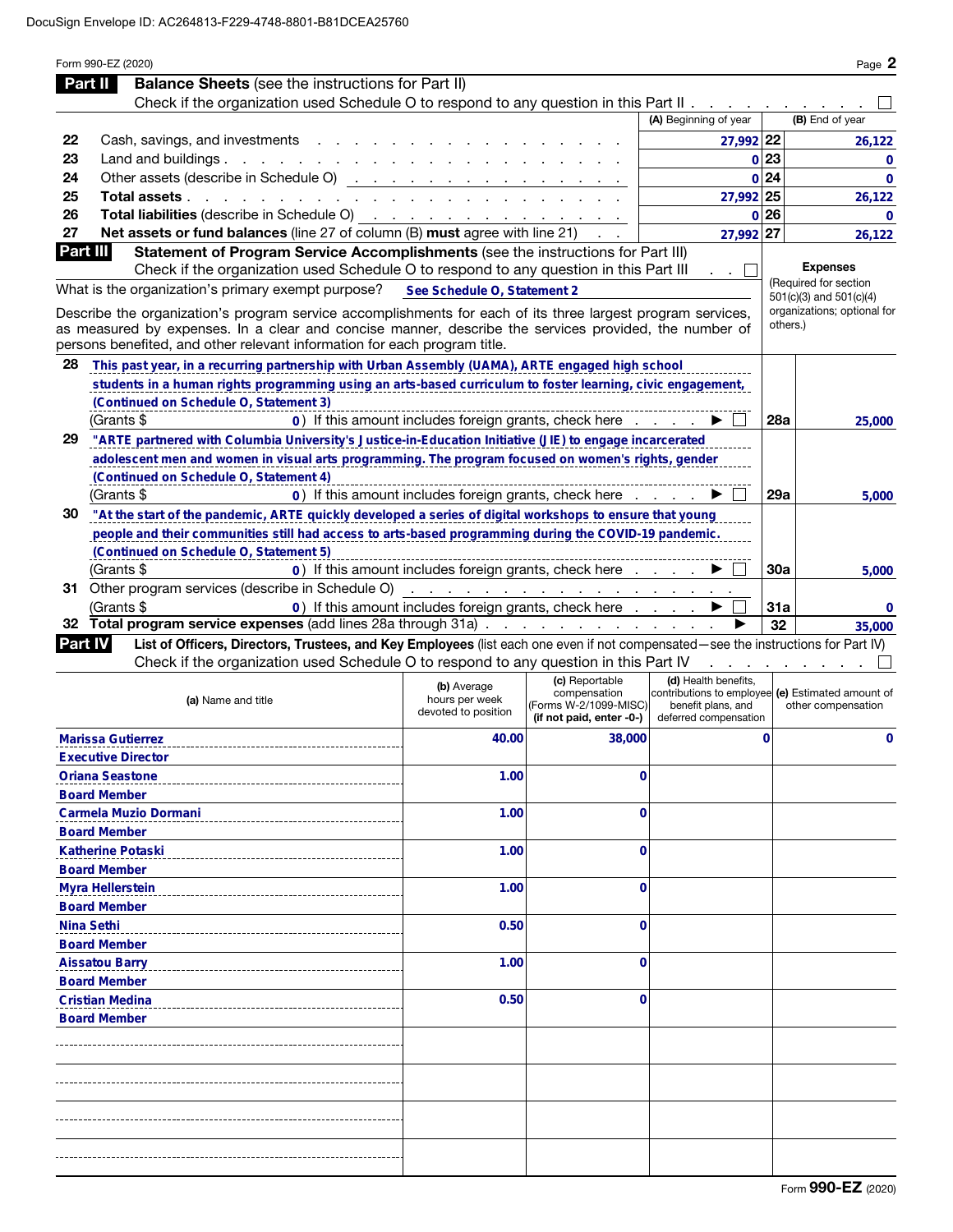|          | Form 990-EZ (2020)                                                                                                                                                                                                                                                                                                                                                      |                 |                     | Page 3    |
|----------|-------------------------------------------------------------------------------------------------------------------------------------------------------------------------------------------------------------------------------------------------------------------------------------------------------------------------------------------------------------------------|-----------------|---------------------|-----------|
| Part V   | Other Information (Note the Schedule A and personal benefit contract statement requirements in the<br>instructions for Part V.) Check if the organization used Schedule O to respond to any question in this Part V                                                                                                                                                     |                 |                     |           |
| 33       | Did the organization engage in any significant activity not previously reported to the IRS? If "Yes," provide a<br>detailed description of each activity in Schedule O                                                                                                                                                                                                  |                 | <b>Yes</b>          | <b>No</b> |
| 34       | Were any significant changes made to the organizing or governing documents? If "Yes," attach a conformed<br>copy of the amended documents if they reflect a change to the organization's name. Otherwise, explain the<br>change on Schedule O. See instructions<br>$\mathbf{L}^{\text{max}}$<br>and the contract of the con-<br><b>Contract Contract</b>                | 33<br>34        |                     | V<br>V    |
| 35a      | Did the organization have unrelated business gross income of \$1,000 or more during the year from business<br>activities (such as those reported on lines 2, 6a, and 7a, among others)?                                                                                                                                                                                 | 35a             |                     | V         |
| b<br>C   | If "Yes" to line 35a, has the organization filed a Form 990-T for the year? If "No," provide an explanation in Schedule O<br>Was the organization a section 501(c)(4), 501(c)(5), or 501(c)(6) organization subject to section 6033(e) notice,<br>reporting, and proxy tax requirements during the year? If "Yes," complete Schedule C, Part III                        | 35b<br>35c      |                     | V         |
| 36       | Did the organization undergo a liquidation, dissolution, termination, or significant disposition of net assets<br>during the year? If "Yes," complete applicable parts of Schedule N                                                                                                                                                                                    | 36              |                     | V         |
| 37a<br>b | Enter amount of political expenditures, direct or indirect, as described in the instructions $\blacktriangleright$   37a<br>$\bf{0}$<br>Did the organization file Form 1120-POL for this year?                                                                                                                                                                          | 37 <sub>b</sub> |                     | V         |
| 38a      | Did the organization borrow from, or make any loans to, any officer, director, trustee, or key employee; or were<br>any such loans made in a prior year and still outstanding at the end of the tax year covered by this return?                                                                                                                                        | 38a             |                     | V         |
| b<br>39  | If "Yes," complete Schedule L, Part II, and enter the total amount involved<br>38b<br>Section 501(c)(7) organizations. Enter:                                                                                                                                                                                                                                           |                 |                     |           |
| а<br>b   | Initiation fees and capital contributions included on line 9<br>39a<br>Gross receipts, included on line 9, for public use of club facilities<br>39 <sub>b</sub>                                                                                                                                                                                                         |                 |                     |           |
| 40a      | Section 501(c)(3) organizations. Enter amount of tax imposed on the organization during the year under:<br>section 4911 ▶<br>$_0$ ; section 4912<br>$0$ ; section 4955<br>0                                                                                                                                                                                             |                 |                     |           |
| b        | Section 501(c)(3), 501(c)(4), and 501(c)(29) organizations. Did the organization engage in any section 4958<br>excess benefit transaction during the year, or did it engage in an excess benefit transaction in a prior year<br>that has not been reported on any of its prior Forms 990 or 990-EZ? If "Yes," complete Schedule L, Part I                               | 40 <sub>b</sub> |                     |           |
| c        | Section 501(c)(3), 501(c)(4), and 501(c)(29) organizations. Enter amount of tax imposed<br>on organization managers or disqualified persons during the year under sections 4912,<br>0                                                                                                                                                                                   |                 |                     |           |
| d        | Section 501(c)(3), 501(c)(4), and 501(c)(29) organizations. Enter amount of tax on line<br>0                                                                                                                                                                                                                                                                            |                 |                     |           |
| е        | All organizations. At any time during the tax year, was the organization a party to a prohibited tax shelter                                                                                                                                                                                                                                                            | 40e             |                     |           |
| 41       | List the states with which a copy of this return is filed $\triangleright$ NY                                                                                                                                                                                                                                                                                           |                 |                     |           |
| 42a      | The organization's books are in care of > Marissa Gutierrez [2010][2010][2010][2010][2010][2010][2010][2010][2010][<br>Telephone no. ▶<br>$ZIP + 4$                                                                                                                                                                                                                     |                 | 347-493-5081        |           |
|          | Located at ▶ PO Box 82, Brooklyn, NY 11211<br>a financial account in a foreign country (such as a bank account, securities account, or other financial account)?                                                                                                                                                                                                        | 42b             | 11211<br><b>Yes</b> | No<br>✓   |
|          | If "Yes," enter the name of the foreign country ▶<br>See the instructions for exceptions and filing requirements for FinCEN Form 114, Report of Foreign Bank and<br>Financial Accounts (FBAR).                                                                                                                                                                          |                 |                     |           |
| c        | At any time during the calendar year, did the organization maintain an office outside the United States?<br>If "Yes," enter the name of the foreign country ▶                                                                                                                                                                                                           | 42c             |                     | V         |
| 43       | Section 4947(a)(1) nonexempt charitable trusts filing Form 990-EZ in lieu of Form 1041-Check here<br>and enter the amount of tax-exempt interest received or accrued during the tax year $\ldots$<br>43                                                                                                                                                                 |                 |                     |           |
| 44а      | Did the organization maintain any donor advised funds during the year? If "Yes," Form 990 must be<br>completed instead of Form 990-EZ<br>and the contract of the contract of the contract of the contract of the contract of the contract of the contract of the contract of the contract of the contract of the contract of the contract of the contract of the contra | 44a             | Yes                 | No<br>V   |
| b        | Did the organization operate one or more hospital facilities during the year? If "Yes," Form 990 must be<br>completed instead of Form 990-EZ<br>والمتعاون والمتعاون والمتعاون والمتعاون والمتعاونة والمتعاونة والمتعاونة                                                                                                                                                | 44b             |                     | V         |
| с<br>d   | Did the organization receive any payments for indoor tanning services during the year?<br>If "Yes" to line 44c, has the organization filed a Form 720 to report these payments? If "No," provide an<br>explanation in Schedule O<br>والمتعاون والمتعاون والمتعاون والمتعاونة والمتعاونة والمتعاونة والمتعاونة والمتعاونة والمتعاونة                                     | 44c<br>44d      |                     | V         |
| 45а      | Did the organization have a controlled entity within the meaning of section 512(b)(13)?                                                                                                                                                                                                                                                                                 | 45a             |                     | V         |
| b        | Did the organization receive any payment from or engage in any transaction with a controlled entity within the<br>meaning of section 512(b)(13)? If "Yes," Form 990 and Schedule R may need to be completed instead of                                                                                                                                                  |                 |                     |           |
|          | Form 990-EZ. See instructions $\ldots$ $\ldots$ $\ldots$ $\ldots$ $\ldots$ $\ldots$ $\ldots$ $\ldots$ $\ldots$ $\ldots$ $\ldots$                                                                                                                                                                                                                                        | 45b             |                     | V         |

Form 990-EZ (2020)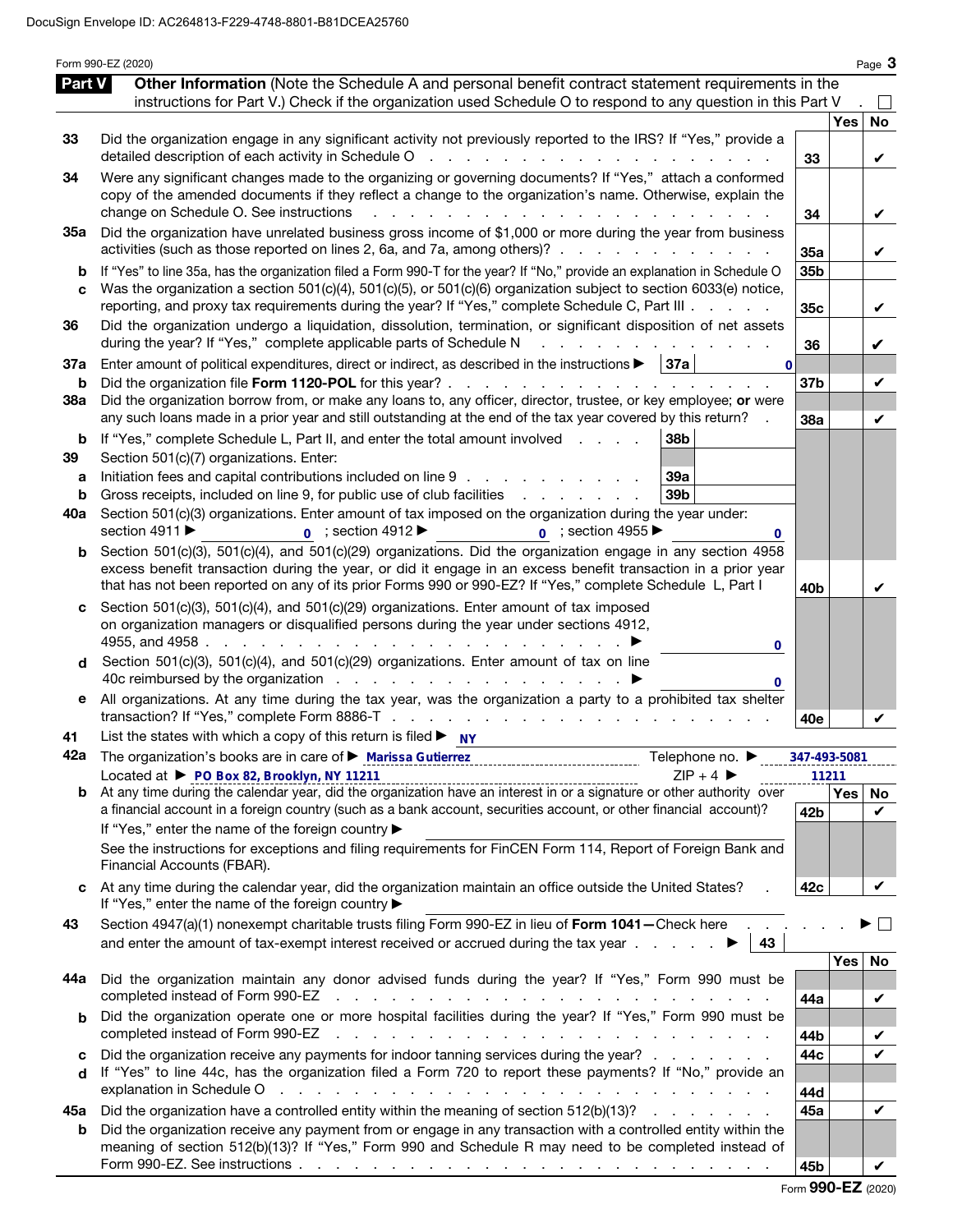|                | Form 990-EZ (2020)                                                                                                  |    |           | Page $4$ |
|----------------|---------------------------------------------------------------------------------------------------------------------|----|-----------|----------|
|                |                                                                                                                     |    | ˈYes   No |          |
| 46             | Did the organization engage, directly or indirectly, in political campaign activities on behalf of or in opposition |    |           |          |
|                |                                                                                                                     | 4F |           |          |
| <b>Part VI</b> | Section 501(c)(3) Organizations Only                                                                                |    |           |          |

| .          |  |                                                                                                            |
|------------|--|------------------------------------------------------------------------------------------------------------|
|            |  | All section 501(c)(3) organizations must answer questions 47–49b and 52, and complete the tables for lines |
| 50 and 51. |  |                                                                                                            |

|     | Check if the organization used Schedule O to respond to any question in this Part VI                          |     |     |    |
|-----|---------------------------------------------------------------------------------------------------------------|-----|-----|----|
|     |                                                                                                               |     | ∕es | No |
| 47  | Did the organization engage in lobbying activities or have a section 501(h) election in effect during the tax |     |     |    |
|     |                                                                                                               | -47 |     |    |
| 48  | Is the organization a school as described in section $170(b)(1)(A)(ii)$ ? If "Yes," complete Schedule E       | 48  |     |    |
| 49а | Did the organization make any transfers to an exempt non-charitable related organization?                     | 49a |     |    |
|     | <b>b</b> If "Yes," was the related organization a section 527 organization?                                   | 49b |     |    |

| 50 Complete this table for the organization's five highest compensated employees (other than officers, directors, trustees, and key |
|-------------------------------------------------------------------------------------------------------------------------------------|
| employees) who each received more than \$100,000 of compensation from the organization. If there is none, enter "None."             |

| 48          | Is the organization a school as described in section $170(b)(1)(A)(ii)$ ? If "Yes," complete Schedule E                                                                                                     |                                                      |                                                         |                                                                                                  | 48                 |                         |
|-------------|-------------------------------------------------------------------------------------------------------------------------------------------------------------------------------------------------------------|------------------------------------------------------|---------------------------------------------------------|--------------------------------------------------------------------------------------------------|--------------------|-------------------------|
| 49a         | Did the organization make any transfers to an exempt non-charitable related organization?                                                                                                                   |                                                      |                                                         |                                                                                                  | 49a                | ✓                       |
| b           |                                                                                                                                                                                                             |                                                      |                                                         |                                                                                                  | 49b                |                         |
| 50          | Complete this table for the organization's five highest compensated employees (other than officers, directors, trustees, and key                                                                            |                                                      |                                                         |                                                                                                  |                    |                         |
|             | employees) who each received more than \$100,000 of compensation from the organization. If there is none, enter "None."                                                                                     |                                                      |                                                         |                                                                                                  |                    |                         |
|             | (a) Name and title of each employee                                                                                                                                                                         | (b) Average<br>hours per week<br>devoted to position | (c) Reportable<br>compensation<br>(Forms W-2/1099-MISC) | (d) Health benefits,<br>contributions to employee<br>benefit plans, and deferred<br>compensation | other compensation | (e) Estimated amount of |
| <b>None</b> |                                                                                                                                                                                                             |                                                      |                                                         |                                                                                                  |                    |                         |
|             |                                                                                                                                                                                                             |                                                      |                                                         |                                                                                                  |                    |                         |
|             |                                                                                                                                                                                                             |                                                      |                                                         |                                                                                                  |                    |                         |
|             |                                                                                                                                                                                                             |                                                      |                                                         |                                                                                                  |                    |                         |
|             |                                                                                                                                                                                                             |                                                      |                                                         |                                                                                                  |                    |                         |
|             | <b>f</b> Total number of other employees paid over \$100,000 $\ldots$                                                                                                                                       |                                                      |                                                         |                                                                                                  |                    |                         |
| 51          | Complete this table for the organization's five highest compensated independent contractors who each received more than<br>\$100,000 of compensation from the organization. If there is none, enter "None." |                                                      |                                                         |                                                                                                  |                    |                         |
|             | (a) Name and business address of each independent contractor                                                                                                                                                |                                                      | (b) Type of service                                     |                                                                                                  | (c) Compensation   |                         |
| <b>None</b> |                                                                                                                                                                                                             |                                                      |                                                         |                                                                                                  |                    |                         |

| (a) Name and business address of each independent contractor                  | (b) Type of service | (c) Compensation |
|-------------------------------------------------------------------------------|---------------------|------------------|
| <b>None</b>                                                                   |                     |                  |
|                                                                               |                     |                  |
|                                                                               |                     |                  |
|                                                                               |                     |                  |
|                                                                               |                     |                  |
| d Total number of other independent contractors each receiving over \$100,000 | $\cdot$ $\cdot$     |                  |

52 Did the organization complete Schedule A? Note: All section 501(c)(3) organizations must attach a

completed Schedule A . . . . . . . . . . . . . . . . . . . . . . . . . . . ▶ Yes No ✔

Under penalties of perjury, I declare that I have examined this return, including accompanying schedules and statements, and to the best of my knowledge and belief, it is true, correct, and complete. Declaration of preparer (other than officer) is based on all information of which preparer has any knowledge.

| Sign<br>Here                                                                                 | Signature of officer<br><b>Aissatou Barry, Board Member</b> |                      |      | Date |                                 |             |  |
|----------------------------------------------------------------------------------------------|-------------------------------------------------------------|----------------------|------|------|---------------------------------|-------------|--|
|                                                                                              | Type or print name and title                                |                      |      |      |                                 |             |  |
| Paid<br><b>Preparer</b>                                                                      | Print/Type preparer's name                                  | Preparer's signature | Date |      | $Check$ $\Box$<br>self-employed | <b>PTIN</b> |  |
| <b>Use Only</b>                                                                              | Firm's name $\blacktriangleright$                           |                      |      |      | Firm's EIN ▶                    |             |  |
|                                                                                              | Firm's address ▶                                            |                      |      |      | Phone no.                       |             |  |
| May the IRS discuss this return with the preparer shown above? See instructions<br>Yes<br>No |                                                             |                      |      |      |                                 |             |  |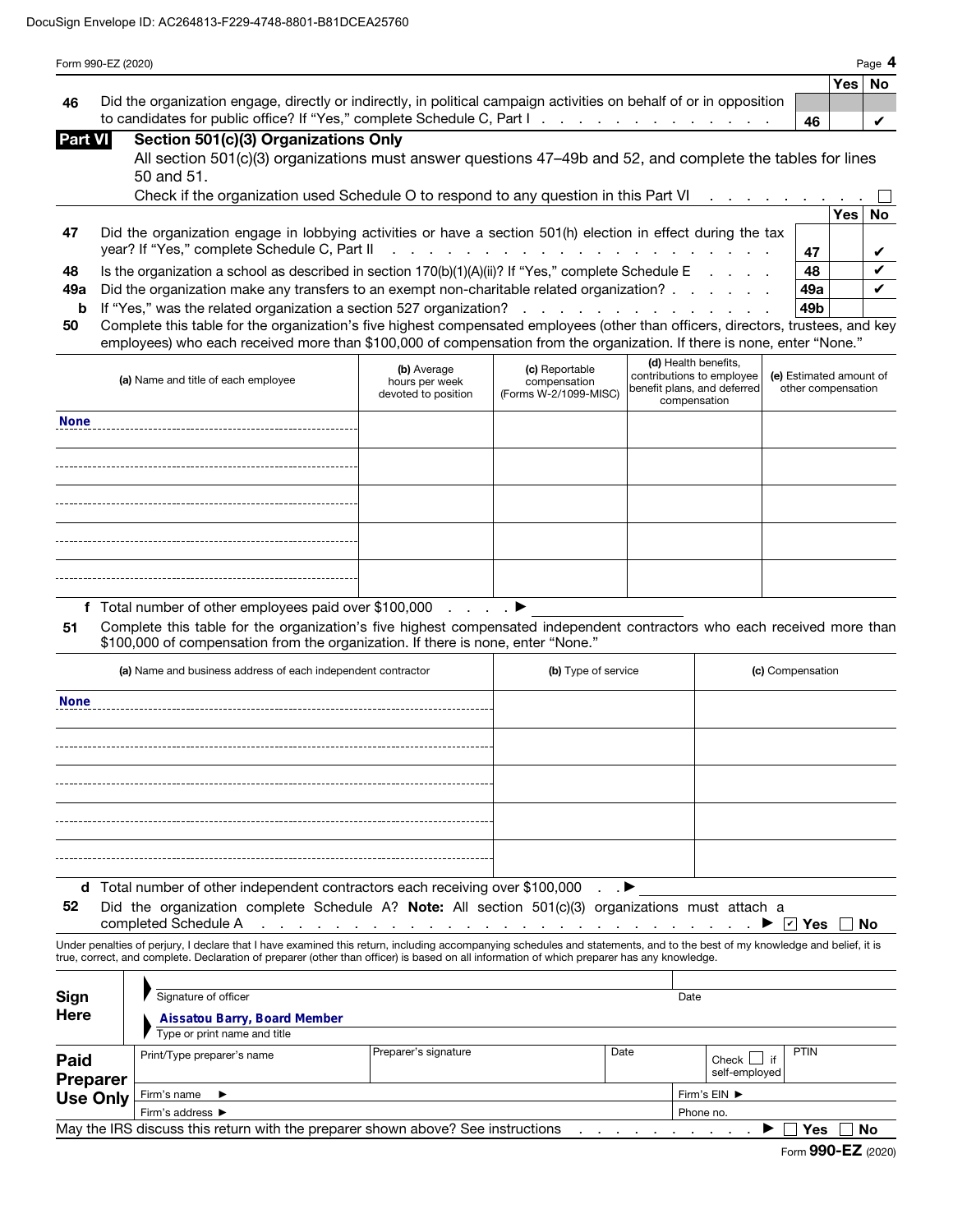|                                                                                                                                                                                                                                                                       |                                                                                                                                                                                                                                                                                                                                                            |                                                 |                                                            |  |                                                                                                                                                                                                                                                                                                                                                                                                           |                                                       |      |                                       | OMB No. 1545-0047                          |
|-----------------------------------------------------------------------------------------------------------------------------------------------------------------------------------------------------------------------------------------------------------------------|------------------------------------------------------------------------------------------------------------------------------------------------------------------------------------------------------------------------------------------------------------------------------------------------------------------------------------------------------------|-------------------------------------------------|------------------------------------------------------------|--|-----------------------------------------------------------------------------------------------------------------------------------------------------------------------------------------------------------------------------------------------------------------------------------------------------------------------------------------------------------------------------------------------------------|-------------------------------------------------------|------|---------------------------------------|--------------------------------------------|
| <b>SCHEDULE A</b><br>(Form 990 or 990-EZ)                                                                                                                                                                                                                             |                                                                                                                                                                                                                                                                                                                                                            | <b>Public Charity Status and Public Support</b> |                                                            |  |                                                                                                                                                                                                                                                                                                                                                                                                           |                                                       | 2020 |                                       |                                            |
|                                                                                                                                                                                                                                                                       |                                                                                                                                                                                                                                                                                                                                                            |                                                 |                                                            |  | Complete if the organization is a section 501(c)(3) organization or a section 4947(a)(1) nonexempt charitable trust.                                                                                                                                                                                                                                                                                      |                                                       |      |                                       |                                            |
|                                                                                                                                                                                                                                                                       | Department of the Treasury<br>Internal Revenue Service                                                                                                                                                                                                                                                                                                     |                                                 |                                                            |  | Attach to Form 990 or Form 990-EZ.<br>Go to www.irs.gov/Form990 for instructions and the latest information.                                                                                                                                                                                                                                                                                              |                                                       |      |                                       | <b>Open to Public</b><br><b>Inspection</b> |
|                                                                                                                                                                                                                                                                       | Name of the organization                                                                                                                                                                                                                                                                                                                                   |                                                 |                                                            |  |                                                                                                                                                                                                                                                                                                                                                                                                           |                                                       |      | <b>Employer identification number</b> |                                            |
|                                                                                                                                                                                                                                                                       |                                                                                                                                                                                                                                                                                                                                                            |                                                 | ART AND RESISTANCE THROUGH EDUCATION                       |  |                                                                                                                                                                                                                                                                                                                                                                                                           |                                                       |      |                                       | 81-4884105                                 |
| Part I                                                                                                                                                                                                                                                                |                                                                                                                                                                                                                                                                                                                                                            |                                                 |                                                            |  | Reason for Public Charity Status. (All organizations must complete this part.) See instructions.                                                                                                                                                                                                                                                                                                          |                                                       |      |                                       |                                            |
|                                                                                                                                                                                                                                                                       |                                                                                                                                                                                                                                                                                                                                                            |                                                 |                                                            |  | The organization is not a private foundation because it is: (For lines 1 through 12, check only one box.)                                                                                                                                                                                                                                                                                                 |                                                       |      |                                       |                                            |
| 1.<br>2                                                                                                                                                                                                                                                               |                                                                                                                                                                                                                                                                                                                                                            |                                                 |                                                            |  | $\Box$ A church, convention of churches, or association of churches described in <b>section 170(b)(1)(A)(i).</b><br>$\Box$ A school described in <b>section 170(b)(1)(A)(ii).</b> (Attach Schedule E (Form 990 or 990-EZ).)                                                                                                                                                                               |                                                       |      |                                       |                                            |
| 3                                                                                                                                                                                                                                                                     |                                                                                                                                                                                                                                                                                                                                                            |                                                 |                                                            |  | $\Box$ A hospital or a cooperative hospital service organization described in section 170(b)(1)(A)(iii).                                                                                                                                                                                                                                                                                                  |                                                       |      |                                       |                                            |
| 4                                                                                                                                                                                                                                                                     |                                                                                                                                                                                                                                                                                                                                                            |                                                 | hospital's name, city, and state:                          |  | $\Box$ A medical research organization operated in conjunction with a hospital described in section 170(b)(1)(A)(iii). Enter the                                                                                                                                                                                                                                                                          |                                                       |      |                                       |                                            |
| 5                                                                                                                                                                                                                                                                     |                                                                                                                                                                                                                                                                                                                                                            |                                                 | section 170(b)(1)(A)(iv). (Complete Part II.)              |  | □ An organization operated for the benefit of a college or university owned or operated by a governmental unit described in                                                                                                                                                                                                                                                                               |                                                       |      |                                       |                                            |
| 6                                                                                                                                                                                                                                                                     |                                                                                                                                                                                                                                                                                                                                                            |                                                 |                                                            |  | $\Box$ A federal, state, or local government or governmental unit described in section 170(b)(1)(A)(v).                                                                                                                                                                                                                                                                                                   |                                                       |      |                                       |                                            |
| 7                                                                                                                                                                                                                                                                     |                                                                                                                                                                                                                                                                                                                                                            |                                                 | described in section 170(b)(1)(A)(vi). (Complete Part II.) |  | An organization that normally receives a substantial part of its support from a governmental unit or from the general public                                                                                                                                                                                                                                                                              |                                                       |      |                                       |                                            |
| 8                                                                                                                                                                                                                                                                     |                                                                                                                                                                                                                                                                                                                                                            |                                                 |                                                            |  | A community trust described in section 170(b)(1)(A)(vi). (Complete Part II.)                                                                                                                                                                                                                                                                                                                              |                                                       |      |                                       |                                            |
| 9                                                                                                                                                                                                                                                                     | university:                                                                                                                                                                                                                                                                                                                                                |                                                 |                                                            |  | $\Box$ An agricultural research organization described in section 170(b)(1)(A)(ix) operated in conjunction with a land-grant college<br>or university or a non-land-grant college of agriculture (see instructions). Enter the name, city, and state of the college or                                                                                                                                    |                                                       |      |                                       |                                            |
| 10                                                                                                                                                                                                                                                                    |                                                                                                                                                                                                                                                                                                                                                            |                                                 |                                                            |  | An organization that normally receives (1) more than 33 <sup>1</sup> /3% of its support from contributions, membership fees, and gross                                                                                                                                                                                                                                                                    |                                                       |      |                                       |                                            |
|                                                                                                                                                                                                                                                                       |                                                                                                                                                                                                                                                                                                                                                            |                                                 |                                                            |  | receipts from activities related to its exempt functions, subject to certain exceptions; and (2) no more than 331/3% of its<br>support from gross investment income and unrelated business taxable income (less section 511 tax) from businesses<br>acquired by the organization after June 30, 1975. See section 509(a)(2). (Complete Part III.)                                                         |                                                       |      |                                       |                                            |
| 11                                                                                                                                                                                                                                                                    |                                                                                                                                                                                                                                                                                                                                                            |                                                 |                                                            |  | $\Box$ An organization organized and operated exclusively to test for public safety. See section 509(a)(4).                                                                                                                                                                                                                                                                                               |                                                       |      |                                       |                                            |
| 12                                                                                                                                                                                                                                                                    |                                                                                                                                                                                                                                                                                                                                                            |                                                 |                                                            |  | $\Box$ An organization organized and operated exclusively for the benefit of, to perform the functions of, or to carry out the purposes<br>of one or more publicly supported organizations described in section 509(a)(1) or section 509(a)(2). See section 509(a)(3).<br>Check the box in lines 12a through 12d that describes the type of supporting organization and complete lines 12e, 12f, and 12g. |                                                       |      |                                       |                                            |
| a                                                                                                                                                                                                                                                                     |                                                                                                                                                                                                                                                                                                                                                            |                                                 |                                                            |  | Type I. A supporting organization operated, supervised, or controlled by its supported organization(s), typically by giving<br>the supported organization(s) the power to regularly appoint or elect a majority of the directors or trustees of the<br>supporting organization. You must complete Part IV, Sections A and B.                                                                              |                                                       |      |                                       |                                            |
| b                                                                                                                                                                                                                                                                     |                                                                                                                                                                                                                                                                                                                                                            |                                                 |                                                            |  | Type II. A supporting organization supervised or controlled in connection with its supported organization(s), by having<br>control or management of the supporting organization vested in the same persons that control or manage the supported<br>organization(s). You must complete Part IV, Sections A and C.                                                                                          |                                                       |      |                                       |                                            |
| с                                                                                                                                                                                                                                                                     |                                                                                                                                                                                                                                                                                                                                                            |                                                 |                                                            |  | Type III functionally integrated. A supporting organization operated in connection with, and functionally integrated with,<br>its supported organization(s) (see instructions). You must complete Part IV, Sections A, D, and E.                                                                                                                                                                          |                                                       |      |                                       |                                            |
|                                                                                                                                                                                                                                                                       | Type III non-functionally integrated. A supporting organization operated in connection with its supported organization(s)<br>d<br>that is not functionally integrated. The organization generally must satisfy a distribution requirement and an attentiveness<br>requirement (see instructions). You must complete Part IV, Sections A and D, and Part V. |                                                 |                                                            |  |                                                                                                                                                                                                                                                                                                                                                                                                           |                                                       |      |                                       |                                            |
| е                                                                                                                                                                                                                                                                     |                                                                                                                                                                                                                                                                                                                                                            |                                                 |                                                            |  | Check this box if the organization received a written determination from the IRS that it is a Type I, Type II, Type III<br>functionally integrated, or Type III non-functionally integrated supporting organization.                                                                                                                                                                                      |                                                       |      |                                       |                                            |
| f                                                                                                                                                                                                                                                                     |                                                                                                                                                                                                                                                                                                                                                            |                                                 | Enter the number of supported organizations .              |  | design and a state of the state                                                                                                                                                                                                                                                                                                                                                                           |                                                       |      |                                       |                                            |
| g                                                                                                                                                                                                                                                                     |                                                                                                                                                                                                                                                                                                                                                            |                                                 |                                                            |  | Provide the following information about the supported organization(s).                                                                                                                                                                                                                                                                                                                                    |                                                       |      |                                       |                                            |
| (i) Name of supported organization<br>(ii) EIN<br>(iii) Type of organization<br>(iv) Is the organization<br>(v) Amount of monetary<br>(described on lines 1-10<br>listed in your governing<br>support (see<br>document?<br>above (see instructions))<br>instructions) |                                                                                                                                                                                                                                                                                                                                                            |                                                 |                                                            |  |                                                                                                                                                                                                                                                                                                                                                                                                           | (vi) Amount of<br>other support (see<br>instructions) |      |                                       |                                            |
| Yes<br>No                                                                                                                                                                                                                                                             |                                                                                                                                                                                                                                                                                                                                                            |                                                 |                                                            |  |                                                                                                                                                                                                                                                                                                                                                                                                           |                                                       |      |                                       |                                            |
| (A)                                                                                                                                                                                                                                                                   |                                                                                                                                                                                                                                                                                                                                                            |                                                 |                                                            |  |                                                                                                                                                                                                                                                                                                                                                                                                           |                                                       |      |                                       |                                            |
| (B)                                                                                                                                                                                                                                                                   |                                                                                                                                                                                                                                                                                                                                                            |                                                 |                                                            |  |                                                                                                                                                                                                                                                                                                                                                                                                           |                                                       |      |                                       |                                            |
| (C)                                                                                                                                                                                                                                                                   |                                                                                                                                                                                                                                                                                                                                                            |                                                 |                                                            |  |                                                                                                                                                                                                                                                                                                                                                                                                           |                                                       |      |                                       |                                            |

(D)

(E) **Total**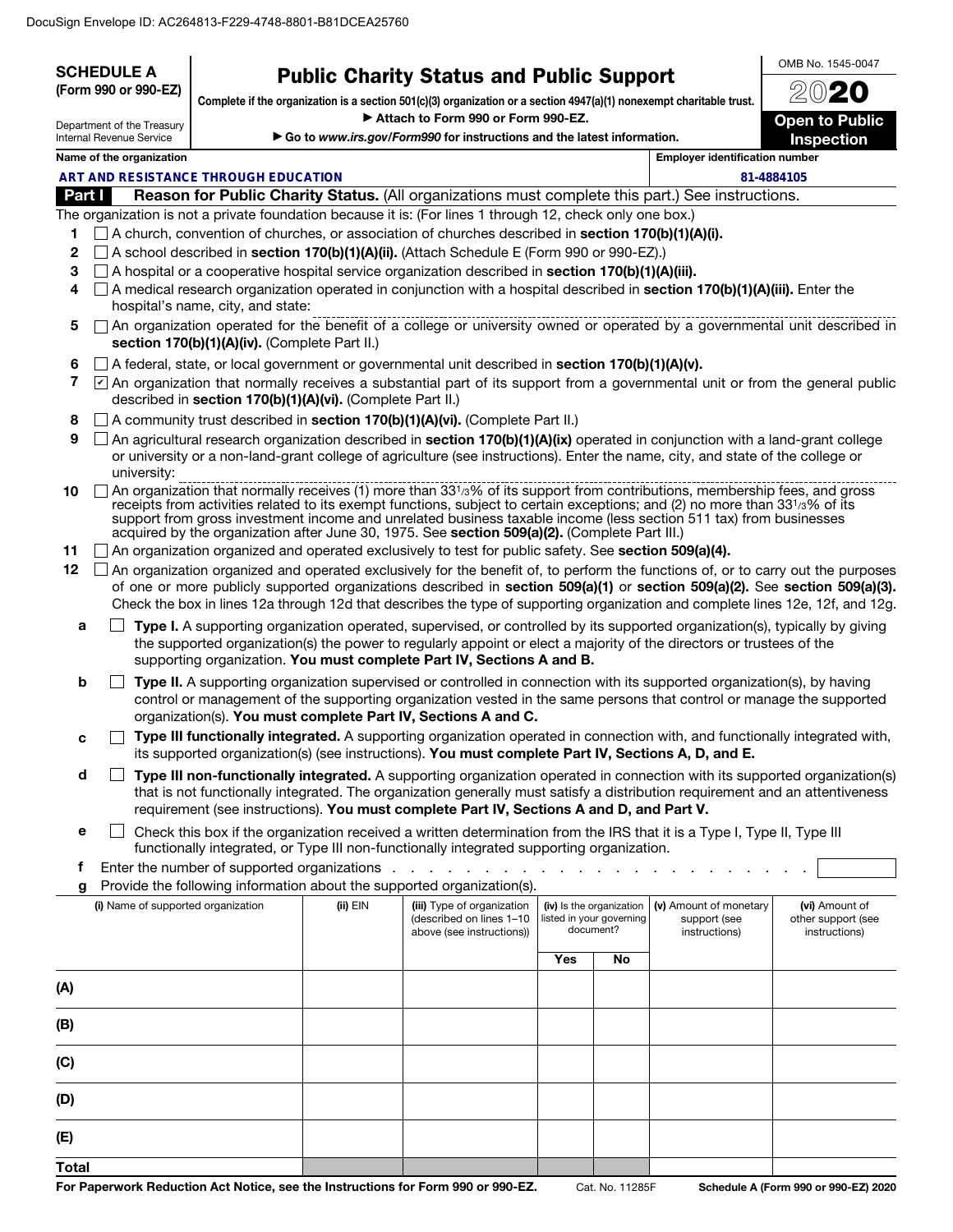|              | Schedule A (Form 990 or 990-EZ) 2020                                                                                                                                                                                                                                                                                                                                                       |             |              |                                                     |            |                                                                                       | Page 2                                |
|--------------|--------------------------------------------------------------------------------------------------------------------------------------------------------------------------------------------------------------------------------------------------------------------------------------------------------------------------------------------------------------------------------------------|-------------|--------------|-----------------------------------------------------|------------|---------------------------------------------------------------------------------------|---------------------------------------|
| Part II      | Support Schedule for Organizations Described in Sections 170(b)(1)(A)(iv) and 170(b)(1)(A)(vi)<br>(Complete only if you checked the box on line 5, 7, or 8 of Part I or if the organization failed to qualify under                                                                                                                                                                        |             |              |                                                     |            |                                                                                       |                                       |
|              | Part III. If the organization fails to qualify under the tests listed below, please complete Part III.)                                                                                                                                                                                                                                                                                    |             |              |                                                     |            |                                                                                       |                                       |
|              | <b>Section A. Public Support</b>                                                                                                                                                                                                                                                                                                                                                           |             |              |                                                     |            |                                                                                       |                                       |
|              | Calendar year (or fiscal year beginning in) ▶                                                                                                                                                                                                                                                                                                                                              | (a) 2016    | (b) 2017     | (c) 2018                                            | $(d)$ 2019 | (e) 2020                                                                              | (f) Total                             |
| 1            | Gifts, grants, contributions, and<br>membership fees received. (Do not<br>include any "unusual grants.")                                                                                                                                                                                                                                                                                   |             |              | 100,908                                             | 28,129     | 14,948                                                                                | 143,985                               |
| $\mathbf{2}$ | Tax revenues levied for the<br>organization's benefit and either paid to<br>or expended on its behalf<br>and a state                                                                                                                                                                                                                                                                       |             |              |                                                     |            |                                                                                       |                                       |
| 3            | The value of services or facilities<br>furnished by a governmental unit to the<br>organization without charge                                                                                                                                                                                                                                                                              |             |              |                                                     |            |                                                                                       |                                       |
| 4            | Total. Add lines 1 through 3.                                                                                                                                                                                                                                                                                                                                                              | $\mathbf 0$ | $\mathbf{0}$ | 100,908                                             | 28,129     | 14,948                                                                                | 143,985                               |
| 5            | The portion of total contributions by<br>each person (other than a<br>governmental unit or publicly<br>supported organization) included on<br>line 1 that exceeds 2% of the amount<br>shown on line 11, column $(f)$ .                                                                                                                                                                     |             |              |                                                     |            |                                                                                       |                                       |
| 6            | Public support. Subtract line 5 from line 4                                                                                                                                                                                                                                                                                                                                                |             |              |                                                     |            |                                                                                       | 143,985                               |
|              | <b>Section B. Total Support</b>                                                                                                                                                                                                                                                                                                                                                            |             |              |                                                     |            |                                                                                       |                                       |
|              | Calendar year (or fiscal year beginning in) ▶                                                                                                                                                                                                                                                                                                                                              | (a) 2016    | (b) 2017     | (c) 2018                                            | $(d)$ 2019 | (e) 2020                                                                              | (f) Total                             |
| 7<br>8       | Amounts from line 4<br>Gross income from interest, dividends,<br>payments received on securities loans,<br>rents, royalties, and income from<br>similar sources                                                                                                                                                                                                                            | $\mathbf 0$ | $\mathbf{0}$ | 100,908                                             | 28,129     | 14,948                                                                                | 143,985                               |
| 9            | Net income from unrelated business<br>activities, whether or not the business<br>is regularly carried on                                                                                                                                                                                                                                                                                   |             |              |                                                     |            |                                                                                       |                                       |
| 10           | Other income. Do not include gain or<br>loss from the sale of capital assets<br>(Explain in Part VI.)                                                                                                                                                                                                                                                                                      |             |              |                                                     |            |                                                                                       |                                       |
| 11           | Total support. Add lines 7 through 10                                                                                                                                                                                                                                                                                                                                                      |             |              |                                                     |            |                                                                                       | 143,985                               |
| 12           | Gross receipts from related activities, etc. (see instructions)                                                                                                                                                                                                                                                                                                                            |             |              |                                                     |            | 12 <sup>2</sup>                                                                       |                                       |
| 13           | First 5 years. If the Form 990 is for the organization's first, second, third, fourth, or fifth tax year as a section 501(c)(3)                                                                                                                                                                                                                                                            |             |              |                                                     |            |                                                                                       |                                       |
|              | organization, check this box and stop here                                                                                                                                                                                                                                                                                                                                                 |             |              |                                                     |            | والمتعاون والمتعاون والمتعاونة والمتعاونة والمتعاونة والمتعاونة والمتعاونة والمتعاونة |                                       |
| 14           | <b>Section C. Computation of Public Support Percentage</b><br>Public support percentage for 2020 (line 6, column (f), divided by line 11, column (f)                                                                                                                                                                                                                                       |             |              |                                                     |            | 14                                                                                    | 100 %                                 |
| 15           | Public support percentage from 2019 Schedule A, Part II, line 14                                                                                                                                                                                                                                                                                                                           |             |              |                                                     |            | 15                                                                                    | $0\%$                                 |
| 16a          | 331/3% support test-2020. If the organization did not check the box on line 13, and line 14 is 331/3% or more, check this<br>box and stop here. The organization qualifies as a publicly supported organization                                                                                                                                                                            |             |              |                                                     |            |                                                                                       | $\blacktriangleright$ $\mid$ v $\mid$ |
| b            | 331/3% support test-2019. If the organization did not check a box on line 13 or 16a, and line 15 is 331/3% or more, check<br>this box and <b>stop here.</b> The organization qualifies as a publicly supported organization                                                                                                                                                                |             |              |                                                     |            |                                                                                       |                                       |
| 17a          | 10%-facts-and-circumstances test-2020. If the organization did not check a box on line 13, 16a, or 16b, and line 14 is<br>10% or more, and if the organization meets the facts-and-circumstances test, check this box and stop here. Explain in<br>Part VI how the organization meets the facts-and-circumstances test. The organization qualifies as a publicly supported<br>organization |             |              | the contract of the contract of the contract of the |            |                                                                                       |                                       |
| b            | 10%-facts-and-circumstances test-2019. If the organization did not check a box on line 13, 16a, 16b, or 17a, and line<br>15 is 10% or more, and if the organization meets the facts-and-circumstances test, check this box and stop here. Explain<br>in Part VI how the organization meets the facts-and-circumstances test. The organization qualifies as a publicly supported            |             |              |                                                     |            |                                                                                       |                                       |

18 Private foundation. If the organization did not check a box on line 13, 16a, 16b, 17a, or 17b, check this box and see instructions . . . . . . . . . . . . . . . . . . . . . . . . . . . . . . . . . . . . ▶  $\Box$ 

Schedule A (Form 990 or 990-EZ) 2020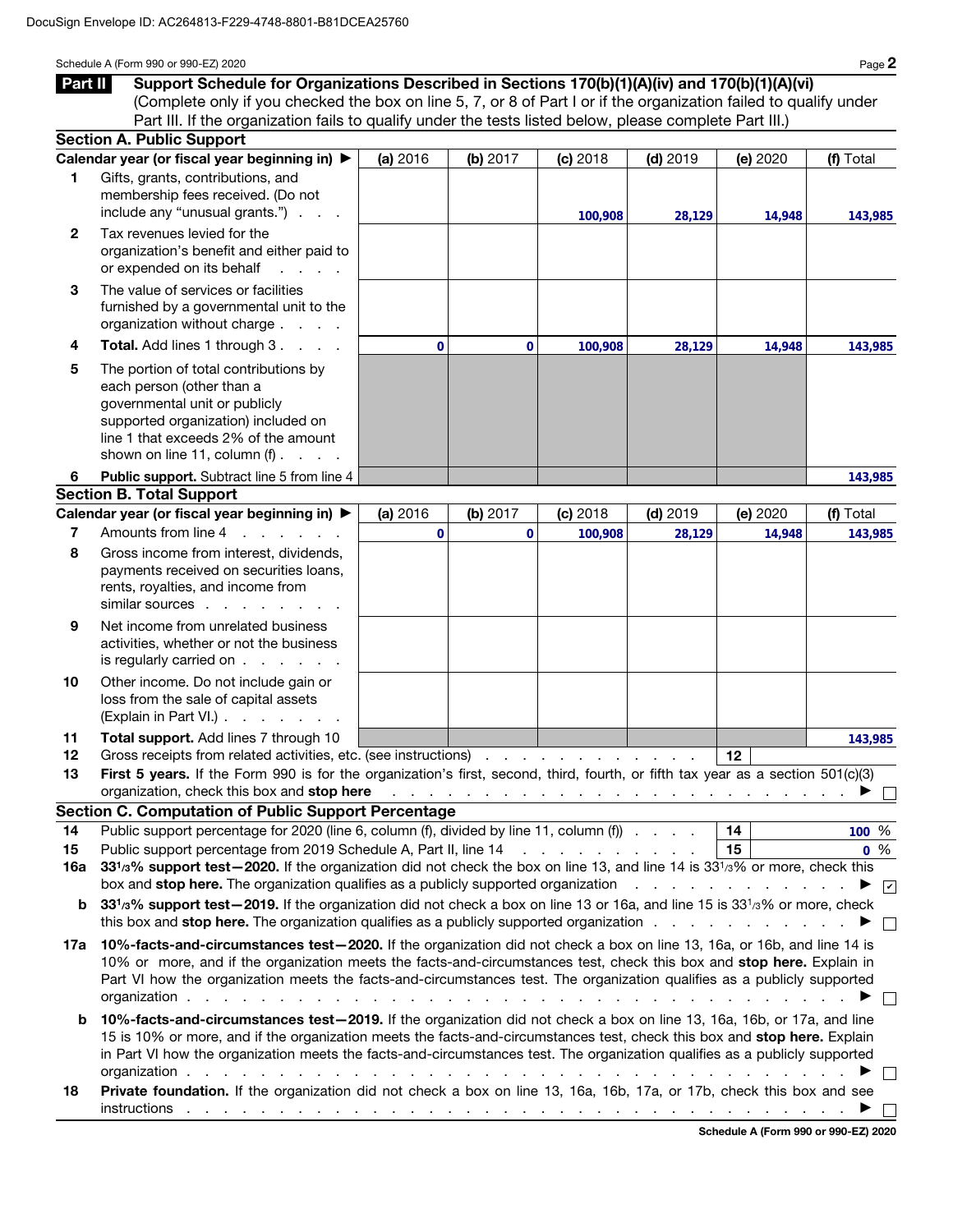Schedule A (Form 990 or 990-EZ) 2020 Page 3

## Part III Support Schedule for Organizations Described in Section 509(a)(2)

(Complete only if you checked the box on line 10 of Part I or if the organization failed to qualify under Part II. If the organization fails to qualify under the tests listed below, please complete Part II.)

|              | <b>Section A. Public Support</b>                                                                                                       |          |                                                                                        |          |                                    |          |                                      |
|--------------|----------------------------------------------------------------------------------------------------------------------------------------|----------|----------------------------------------------------------------------------------------|----------|------------------------------------|----------|--------------------------------------|
|              | Calendar year (or fiscal year beginning in) ▶                                                                                          | (a) 2016 | (b) $2017$                                                                             | (c) 2018 | $(d)$ 2019                         | (e) 2020 | (f) Total                            |
| 1.           | Gifts, grants, contributions, and membership fees                                                                                      |          |                                                                                        |          |                                    |          |                                      |
|              | received. (Do not include any "unusual grants.")                                                                                       |          |                                                                                        |          |                                    |          |                                      |
| $\mathbf{2}$ | Gross receipts from admissions, merchandise                                                                                            |          |                                                                                        |          |                                    |          |                                      |
|              | sold or services performed, or facilities<br>furnished in any activity that is related to the                                          |          |                                                                                        |          |                                    |          |                                      |
|              | organization's tax-exempt purpose                                                                                                      |          |                                                                                        |          |                                    |          |                                      |
| 3            | Gross receipts from activities that are not an                                                                                         |          |                                                                                        |          |                                    |          |                                      |
|              | unrelated trade or business under section 513                                                                                          |          |                                                                                        |          |                                    |          |                                      |
| 4            | Tax revenues levied for the                                                                                                            |          |                                                                                        |          |                                    |          |                                      |
|              | organization's benefit and either paid to                                                                                              |          |                                                                                        |          |                                    |          |                                      |
|              | or expended on its behalf<br><b>Service State</b>                                                                                      |          |                                                                                        |          |                                    |          |                                      |
| 5            | The value of services or facilities                                                                                                    |          |                                                                                        |          |                                    |          |                                      |
|              | furnished by a governmental unit to the                                                                                                |          |                                                                                        |          |                                    |          |                                      |
|              | organization without charge                                                                                                            |          |                                                                                        |          |                                    |          |                                      |
| 6            | Total. Add lines 1 through 5.                                                                                                          |          |                                                                                        |          |                                    |          |                                      |
| 7a           | Amounts included on lines 1, 2, and 3                                                                                                  |          |                                                                                        |          |                                    |          |                                      |
|              | received from disqualified persons                                                                                                     |          |                                                                                        |          |                                    |          |                                      |
| b            | Amounts included on lines 2 and 3                                                                                                      |          |                                                                                        |          |                                    |          |                                      |
|              | received from other than disqualified                                                                                                  |          |                                                                                        |          |                                    |          |                                      |
|              | persons that exceed the greater of \$5,000                                                                                             |          |                                                                                        |          |                                    |          |                                      |
|              | or 1% of the amount on line 13 for the year                                                                                            |          |                                                                                        |          |                                    |          |                                      |
| C            | and the control<br>Add lines 7a and 7b                                                                                                 |          |                                                                                        |          |                                    |          |                                      |
| 8            | Public support. (Subtract line 7c from                                                                                                 |          |                                                                                        |          |                                    |          |                                      |
|              | $line 6$ . $\ldots$ $\ldots$ $\ldots$ $\ldots$                                                                                         |          |                                                                                        |          |                                    |          |                                      |
|              | <b>Section B. Total Support</b>                                                                                                        |          |                                                                                        |          |                                    |          |                                      |
|              | Calendar year (or fiscal year beginning in) ▶                                                                                          | (a) 2016 | (b) 2017                                                                               | (c) 2018 | $(d)$ 2019                         | (e) 2020 | (f) Total                            |
| 9            | Amounts from line 6<br>and a state of                                                                                                  |          |                                                                                        |          |                                    |          |                                      |
| 10a          | Gross income from interest, dividends,                                                                                                 |          |                                                                                        |          |                                    |          |                                      |
|              | payments received on securities loans, rents,                                                                                          |          |                                                                                        |          |                                    |          |                                      |
|              | royalties, and income from similar sources.                                                                                            |          |                                                                                        |          |                                    |          |                                      |
| b            | Unrelated business taxable income (less                                                                                                |          |                                                                                        |          |                                    |          |                                      |
|              | section 511 taxes) from businesses                                                                                                     |          |                                                                                        |          |                                    |          |                                      |
|              | acquired after June 30, 1975                                                                                                           |          |                                                                                        |          |                                    |          |                                      |
| C            | Add lines 10a and 10b<br>and a state of                                                                                                |          |                                                                                        |          |                                    |          |                                      |
| 11           | Net income from unrelated business                                                                                                     |          |                                                                                        |          |                                    |          |                                      |
|              | activities not included in line 10b, whether                                                                                           |          |                                                                                        |          |                                    |          |                                      |
|              | or not the business is regularly carried on                                                                                            |          |                                                                                        |          |                                    |          |                                      |
| 12           | Other income. Do not include gain or                                                                                                   |          |                                                                                        |          |                                    |          |                                      |
|              | loss from the sale of capital assets                                                                                                   |          |                                                                                        |          |                                    |          |                                      |
|              | (Explain in Part VI.)                                                                                                                  |          |                                                                                        |          |                                    |          |                                      |
| 13           | Total support. (Add lines 9, 10c, 11,                                                                                                  |          |                                                                                        |          |                                    |          |                                      |
|              | and 12.)<br>and a straightful contract and                                                                                             |          |                                                                                        |          |                                    |          |                                      |
| 14           | First 5 years. If the Form 990 is for the organization's first, second, third, fourth, or fifth tax year as a section 501(c)(3)        |          |                                                                                        |          |                                    |          |                                      |
|              | organization, check this box and stop here                                                                                             |          | المتعاونة والمتعاونة والمتعاونة والمتعاونة والمتعاونة والمتعاونة والمتعاونة والمتعاونة |          |                                    |          |                                      |
|              | <b>Section C. Computation of Public Support Percentage</b>                                                                             |          |                                                                                        |          |                                    |          |                                      |
| 15           | Public support percentage for 2020 (line 8, column (f), divided by line 13, column (f))                                                |          |                                                                                        |          |                                    | 15       | $\%$                                 |
| 16           | Public support percentage from 2019 Schedule A, Part III, line 15                                                                      |          |                                                                                        |          | and a series of the company of the | 16       | $\%$                                 |
|              | Section D. Computation of Investment Income Percentage                                                                                 |          |                                                                                        |          |                                    |          |                                      |
| 17           | Investment income percentage for 2020 (line 10c, column (f), divided by line 13, column (f)                                            |          |                                                                                        |          |                                    | 17       | $\%$                                 |
| 18           | Investment income percentage from 2019 Schedule A, Part III, line 17                                                                   |          |                                                                                        |          |                                    | 18       | %                                    |
| 19a          | 331/3% support tests - 2020. If the organization did not check the box on line 14, and line 15 is more than 331/3%, and line           |          |                                                                                        |          |                                    |          |                                      |
|              | 17 is not more than 33 <sup>1</sup> /3%, check this box and stop here. The organization qualifies as a publicly supported organization |          |                                                                                        |          |                                    |          | $\Box$                               |
| b            | 331/3% support tests - 2019. If the organization did not check a box on line 14 or line 19a, and line 16 is more than 331/3%, and      |          |                                                                                        |          |                                    |          |                                      |
|              | line 18 is not more than $3313%$ , check this box and stop here. The organization qualifies as a publicly supported organization       |          |                                                                                        |          |                                    |          | $\Box$<br>▶                          |
| 20           | Private foundation. If the organization did not check a box on line 14, 19a, or 19b, check this box and see instructions               |          |                                                                                        |          |                                    |          | $\perp$<br>▶                         |
|              |                                                                                                                                        |          |                                                                                        |          |                                    |          | Schedule A (Form 990 or 990-EZ) 2020 |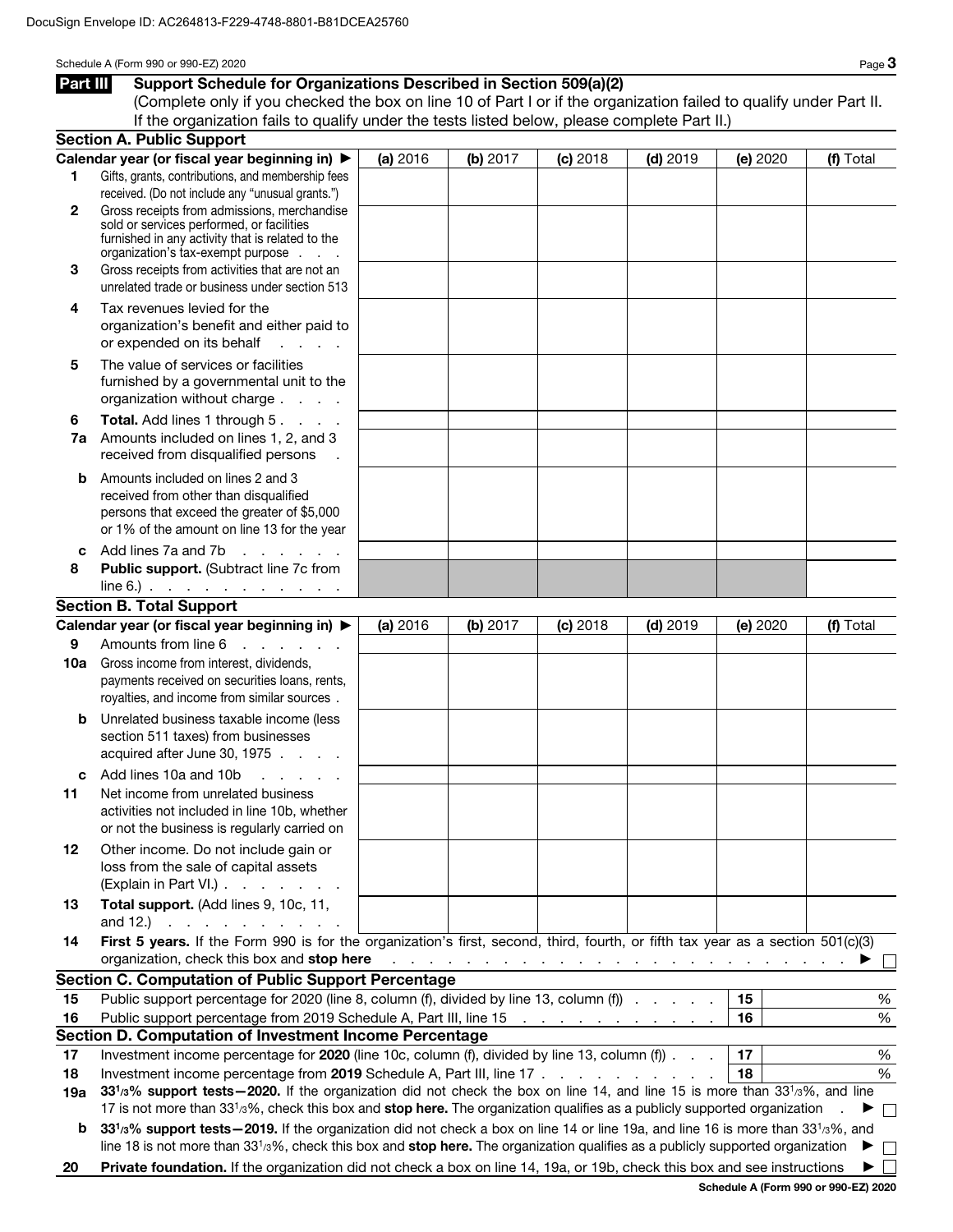Schedule A (Form 990 or 990-EZ) 2020 Page 4 Page 1 2020

### Part **IV** Supporting Organizations

(Complete only if you checked a box in line 12 on Part I. If you checked box 12a, Part I, complete Sections A and B. If you checked box 12b, Part I, complete Sections A and C. If you checked box 12c, Part I, complete Sections A, D, and E. If you checked box 12d, Part I, complete Sections A and D, and complete Part V.)

### Section A. All Supporting Organizations

- 1 Are all of the organization's supported organizations listed by name in the organization's governing documents? *If "No," describe in Part VI how the supported organizations are designated. If designated by class or purpose, describe the designation. If historic and continuing relationship, explain.* 1
- 2 Did the organization have any supported organization that does not have an IRS determination of status under section 509(a)(1) or (2)? *If "Yes," explain in Part VI how the organization determined that the supported organization was described in section 509(a)(1) or (2).* 2
- 3a Did the organization have a supported organization described in section 501(c)(4), (5), or (6)? *If "Yes," answer lines 3b and 3c below.* 3a
- b Did the organization confirm that each supported organization qualified under section 501(c)(4), (5), or (6) and satisfied the public support tests under section 509(a)(2)? *If "Yes," describe in Part VI when and how the organization made the determination.* 3b
- c Did the organization ensure that all support to such organizations was used exclusively for section  $170(c)(2)(B)$ purposes? *If "Yes," explain in Part VI what controls the organization put in place to ensure such use.* 3c
- 4a Was any supported organization not organized in the United States ("foreign supported organization")? *If "Yes," and if you checked box 12a or 12b in Part I, answer lines 4b and 4c below.* 4a
- b Did the organization have ultimate control and discretion in deciding whether to make grants to the foreign supported organization? *If "Yes," describe in Part VI how the organization had such control and discretion despite being controlled or supervised by or in connection with its supported organizations.*  $4b$
- c Did the organization support any foreign supported organization that does not have an IRS determination under sections 501(c)(3) and 509(a)(1) or (2)? *If "Yes," explain in Part VI what controls the organization used to ensure that all support to the foreign supported organization was used exclusively for section 170(c)(2)(B) purposes.* 4c
- 5a Did the organization add, substitute, or remove any supported organizations during the tax year? *If "Yes," answer lines 5b and 5c below (if applicable). Also, provide detail in Part VI, including (i) the names and EIN numbers of the supported organizations added, substituted, or removed; (ii) the reasons for each such action; (iii) the authority under the organization's organizing document authorizing such action; and (iv) how the action* was accomplished (such as by amendment to the organizing document).
- **b** Type I or Type II only. Was any added or substituted supported organization part of a class already designated in the organization's organizing document? **5b** solution is a state of the state of the state of the state of the state of the state of the state of the state of the state of the state of the state of the state
- c Substitutions only. Was the substitution the result of an event beyond the organization's control? 5c
- 6 Did the organization provide support (whether in the form of grants or the provision of services or facilities) to anyone other than (i) its supported organizations, (ii) individuals that are part of the charitable class benefited by one or more of its supported organizations, or (iii) other supporting organizations that also support or benefit one or more of the filing organization's supported organizations? *If "Yes," provide detail in Part VI.* **6**
- 7 Did the organization provide a grant, loan, compensation, or other similar payment to a substantial contributor (as defined in section 4958(c)(3)(C)), a family member of a substantial contributor, or a 35% controlled entity with regard to a substantial contributor? *If "Yes," complete Part I of Schedule L (Form 990 or 990-EZ).* 7
- 8 Did the organization make a loan to a disqualified person (as defined in section 4958) not described in line 7? *If "Yes," complete Part I of Schedule L (Form 990 or 990-EZ).* 8
- 9a Was the organization controlled directly or indirectly at any time during the tax year by one or more disqualified persons, as defined in section 4946 (other than foundation managers and organizations described in section 509(a)(1) or (2))? *If "Yes," provide detail in Part VI. 9a*
- b Did one or more disqualified persons (as defined in line 9a) hold a controlling interest in any entity in which the supporting organization had an interest? *If "Yes," provide detail in Part VI.* 9b
- c Did a disqualified person (as defined in line 9a) have an ownership interest in, or derive any personal benefit from, assets in which the supporting organization also had an interest? *If "Yes," provide detail in Part VI.* 9c
- 10a Was the organization subject to the excess business holdings rules of section 4943 because of section 4943(f) (regarding certain Type II supporting organizations, and all Type III non-functionally integrated supporting organizations)? *If "Yes," answer line 10b below.* 10a
	- b Did the organization have any excess business holdings in the tax year? *(Use Schedule C, Form 4720, to*  determine whether the organization had excess business holdings.) 10b

Yes No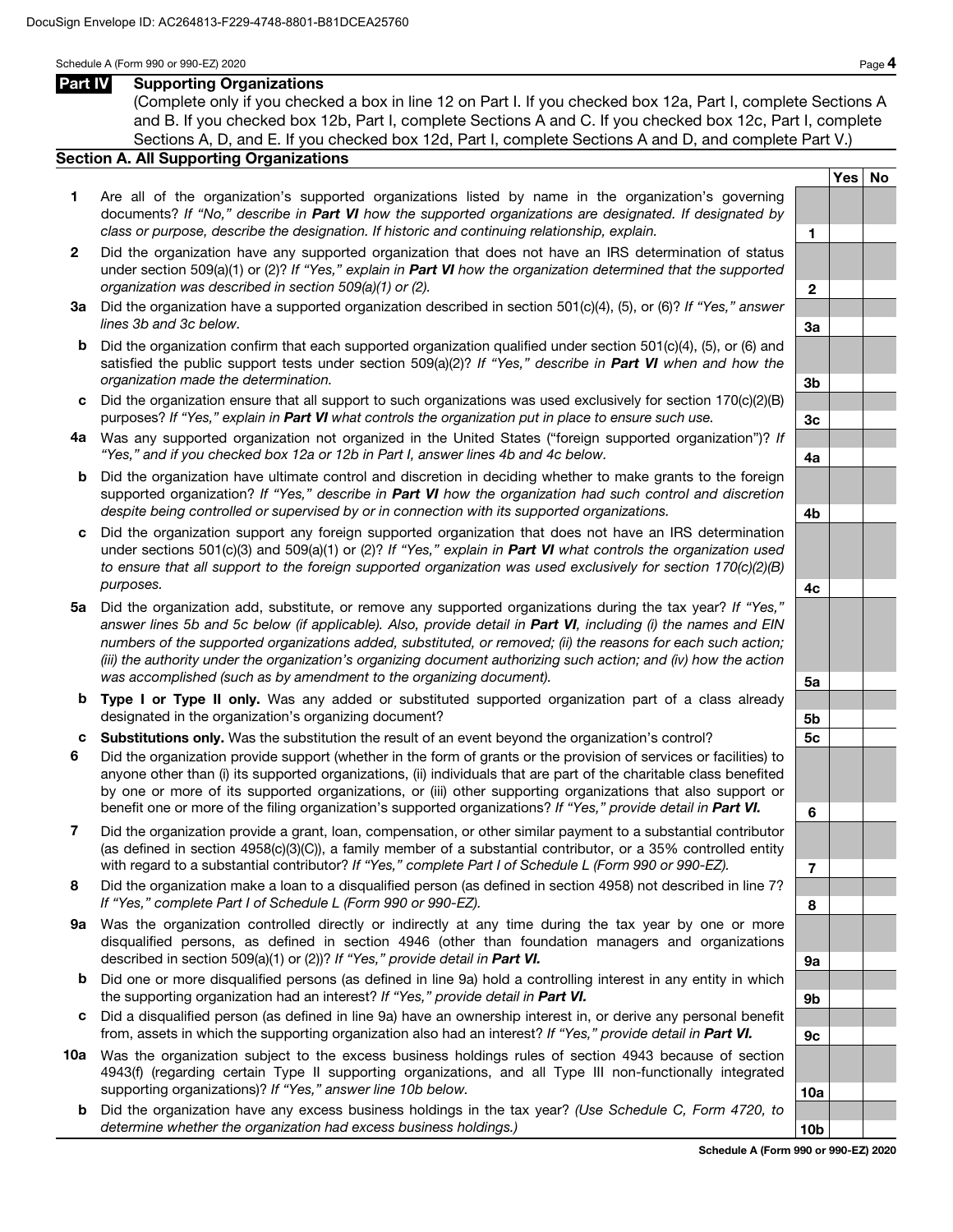Schedule A (Form 990 or 990-EZ) 2020 **Page 5** Page 1 and the state of the state of the state of the state of the state of the state of the state of the state of the state of the state of the state of the state of the state

## Part IV Supporting Organizations *(continued)*  Yes | No

- 11 Has the organization accepted a gift or contribution from any of the following persons?
	- a A person who directly or indirectly controls, either alone or together with persons described in lines 11b and 11c below, the governing body of a supported organization? 11a and the state of the state of the state of the state of the state of the state of the state of the state of the state of the state of the state of the state of
	- **b** A family member of a person described in line 11a above? 11b
	- c A 35% controlled entity of a person described in line 11a or 11b above? *If "Yes" to line 11a, 11b, or 11c, provide detail in Part VI.* 11c

### Section B. Type I Supporting Organizations

- 1 Did the governing body, members of the governing body, officers acting in their official capacity, or membership of one or more supported organizations have the power to regularly appoint or elect at least a majority of the organization's officers, directors, or trustees at all times during the tax year? *If "No," describe in Part VI how the supported organization(s) effectively operated, supervised, or controlled the organization's activities. If the organization had more than one supported organization, describe how the powers to appoint and/or remove officers, directors, or trustees were allocated among the*  supported organizations and what conditions or restrictions, if any, applied to such powers during the tax year.
- 2 Did the organization operate for the benefit of any supported organization other than the supported organization(s) that operated, supervised, or controlled the supporting organization? *If "Yes," explain in Part VI how providing such benefit carried out the purposes of the supported organization(s) that operated, supervised, or controlled the supporting organization.* 2

### Section C. Type II Supporting Organizations

1 Were a majority of the organization's directors or trustees during the tax year also a majority of the directors or trustees of each of the organization's supported organization(s)? *If "No," describe in Part VI how control or management of the supporting organization was vested in the same persons that controlled or managed*  **the supported organization(s).** 1

### Section D. All Type III Supporting Organizations

- Yes | No 1 Did the organization provide to each of its supported organizations, by the last day of the fifth month of the organization's tax year, (i) a written notice describing the type and amount of support provided during the prior tax year, (ii) a copy of the Form 990 that was most recently filed as of the date of notification, and (iii) copies of the organization's governing documents in effect on the date of notification, to the extent not previously provided? 2 Were any of the organization's officers, directors, or trustees either (i) appointed or elected by the supported organization(s) or (ii) serving on the governing body of a supported organization? *If "No," explain in Part VI how the organization maintained a close and continuous working relationship with the supported organization(s).* 2
- 3 By reason of the relationship described in line 2, above, did the organization's supported organizations have a significant voice in the organization's investment policies and in directing the use of the organization's income or assets at all times during the tax year? *If "Yes," describe in Part VI the role the organization's supported organizations played in this regard.* 3

### Section E. Type III Functionally Integrated Supporting Organizations

- 1 *Check the box next to the method that the organization used to satisfy the Integral Part Test during the year (see instructions).*
- a The organization satisfied the Activities Test. *Complete line 2 below.*
- **b**  $\Box$  The organization is the parent of each of its supported organizations. *Complete line 3 below.*
- c The organization supported a governmental entity. *Describe in Part VI how you supported a governmental entity (see instructions).*
- 2 Activities Test. Answer lines 2a and 2b below. And the set of the set of the set of the set of the set of the set of the set of the set of the set of the set of the set of the set of the set of the set of the set of the
- a Did substantially all of the organization's activities during the tax year directly further the exempt purposes of the supported organization(s) to which the organization was responsive? *If "Yes," then in Part VI identify those supported organizations and explain how these activities directly furthered their exempt purposes, how the organization was responsive to those supported organizations, and how the organization determined that these activities constituted substantially all of its activities.* 2a
- b Did the activities described in line 2a, above, constitute activities that, but for the organization's involvement, one or more of the organization's supported organization(s) would have been engaged in? *If "Yes," explain in Part VI the reasons for the organization's position that its supported organization(s) would have engaged in these activities but for the organization's involvement.* 2b
- 3 Parent of Supported Organizations. *Answer lines 3a and 3b below.*
- a Did the organization have the power to regularly appoint or elect a majority of the officers, directors, or trustees of each of the supported organizations? *If "Yes" or "No," provide details in Part VI.* 3a
- b Did the organization exercise a substantial degree of direction over the policies, programs, and activities of each of its supported organizations? *If "Yes," describe in Part VI the role played by the organization in this regard.* 3b

Schedule A (Form 990 or 990-EZ) 2020

 $\overline{Yes}$  No

Yes | No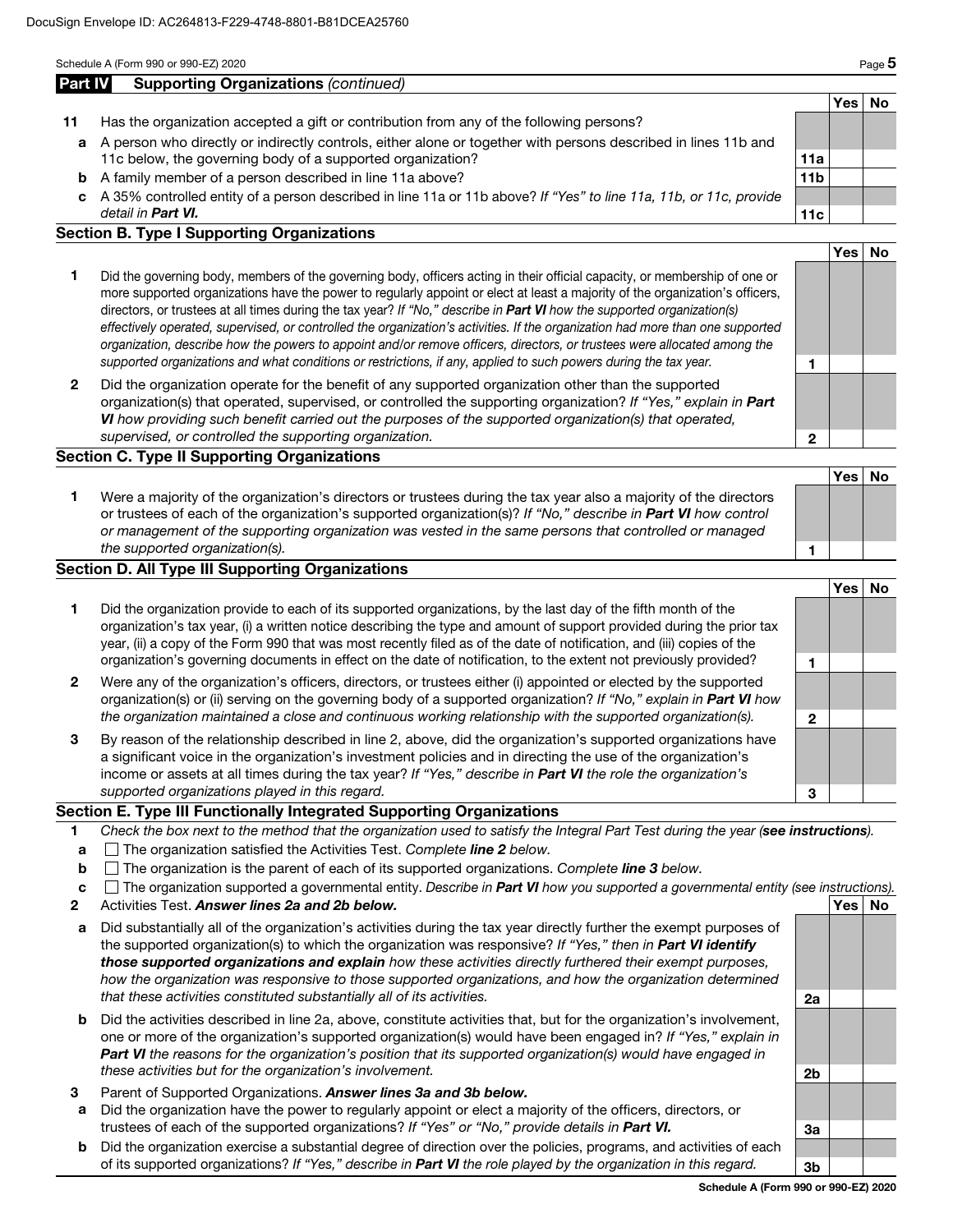Schedule A (Form 990 or 990-EZ) 2020  $P_{\text{age}}$  6

| <b>Part V</b> | Type III Non-Functionally Integrated 509(a)(3) Supporting Organizations                                                            |  |
|---------------|------------------------------------------------------------------------------------------------------------------------------------|--|
|               | □ Check here if the organization satisfied the Integral Part Test as a qualifying trust on Nov. 20, 1970 (explain in Part VI). See |  |
|               | instructions. All other Type III non-functionally integrated supporting organizations must complete Sections A through E.          |  |

|                         | Section A-Adjusted Net Income                                                                     |                         | (A) Prior Year | (B) Current Year<br>(optional) |
|-------------------------|---------------------------------------------------------------------------------------------------|-------------------------|----------------|--------------------------------|
| 1                       | Net short-term capital gain                                                                       | 1                       |                |                                |
| $\overline{2}$          | Recoveries of prior-year distributions                                                            | $\overline{2}$          |                |                                |
| 3                       | Other gross income (see instructions)                                                             | 3                       |                |                                |
| 4                       | Add lines 1 through 3.                                                                            | 4                       |                |                                |
| 5                       | Depreciation and depletion                                                                        | 5                       |                |                                |
| 6                       | Portion of operating expenses paid or incurred for production or collection of                    |                         |                |                                |
|                         | gross income or for management, conservation, or maintenance of property                          |                         |                |                                |
|                         | held for production of income (see instructions)                                                  | 6                       |                |                                |
| 7                       | Other expenses (see instructions)                                                                 | $\overline{7}$          |                |                                |
| 8                       | Adjusted Net Income (subtract lines 5, 6, and 7 from line 4)                                      | 8                       |                |                                |
|                         | <b>Section B-Minimum Asset Amount</b>                                                             |                         | (A) Prior Year | (B) Current Year<br>(optional) |
| 1                       | Aggregate fair market value of all non-exempt-use assets (see                                     |                         |                |                                |
|                         | instructions for short tax year or assets held for part of year):                                 |                         |                |                                |
| a                       | Average monthly value of securities                                                               | 1a                      |                |                                |
| b                       | Average monthly cash balances                                                                     | 1 <sub>b</sub>          |                |                                |
| C                       | Fair market value of other non-exempt-use assets                                                  | 1 <sub>c</sub>          |                |                                |
| d                       | Total (add lines 1a, 1b, and 1c)                                                                  | 1d                      |                |                                |
|                         | Discount claimed for blockage or other factors                                                    |                         |                |                                |
| е                       | (explain in detail in Part VI):                                                                   | 1e                      |                |                                |
| $\mathbf{2}$            | Acquisition indebtedness applicable to non-exempt-use assets                                      | $\mathbf 2$             |                |                                |
| 3                       | Subtract line 2 from line 1d.                                                                     | 3                       |                |                                |
| 4                       | Cash deemed held for exempt use. Enter 0.015 of line 3 (for greater amount,<br>see instructions). | 4                       |                |                                |
| 5                       | Net value of non-exempt-use assets (subtract line 4 from line 3)                                  | 5                       |                |                                |
| 6                       | Multiply line 5 by 0.035.                                                                         | 6                       |                |                                |
| $\overline{\mathbf{r}}$ | Recoveries of prior-year distributions                                                            | $\overline{7}$          |                |                                |
| 8                       | Minimum Asset Amount (add line 7 to line 6)                                                       | 8                       |                |                                |
|                         | <b>Section C-Distributable Amount</b>                                                             |                         |                | <b>Current Year</b>            |
| 1                       | Adjusted net income for prior year (from Section A, line 8, column A)                             | 1                       |                |                                |
| $\mathbf{2}$            | Enter 0.85 of line 1.                                                                             | $\overline{2}$          |                |                                |
| 3                       | Minimum asset amount for prior year (from Section B, line 8, column A)                            | 3                       |                |                                |
| 4                       | Enter greater of line 2 or line 3.                                                                | $\overline{\mathbf{4}}$ |                |                                |
| 5                       | Income tax imposed in prior year                                                                  | 5                       |                |                                |
| 6                       | Distributable Amount. Subtract line 5 from line 4, unless subject to                              |                         |                |                                |
|                         | emergency temporary reduction (see instructions).                                                 | 6                       |                |                                |

7 Check here if the current year is the organization's first as a non-functionally integrated Type III supporting organization (see instructions).

Schedule A (Form 990 or 990-EZ) 2020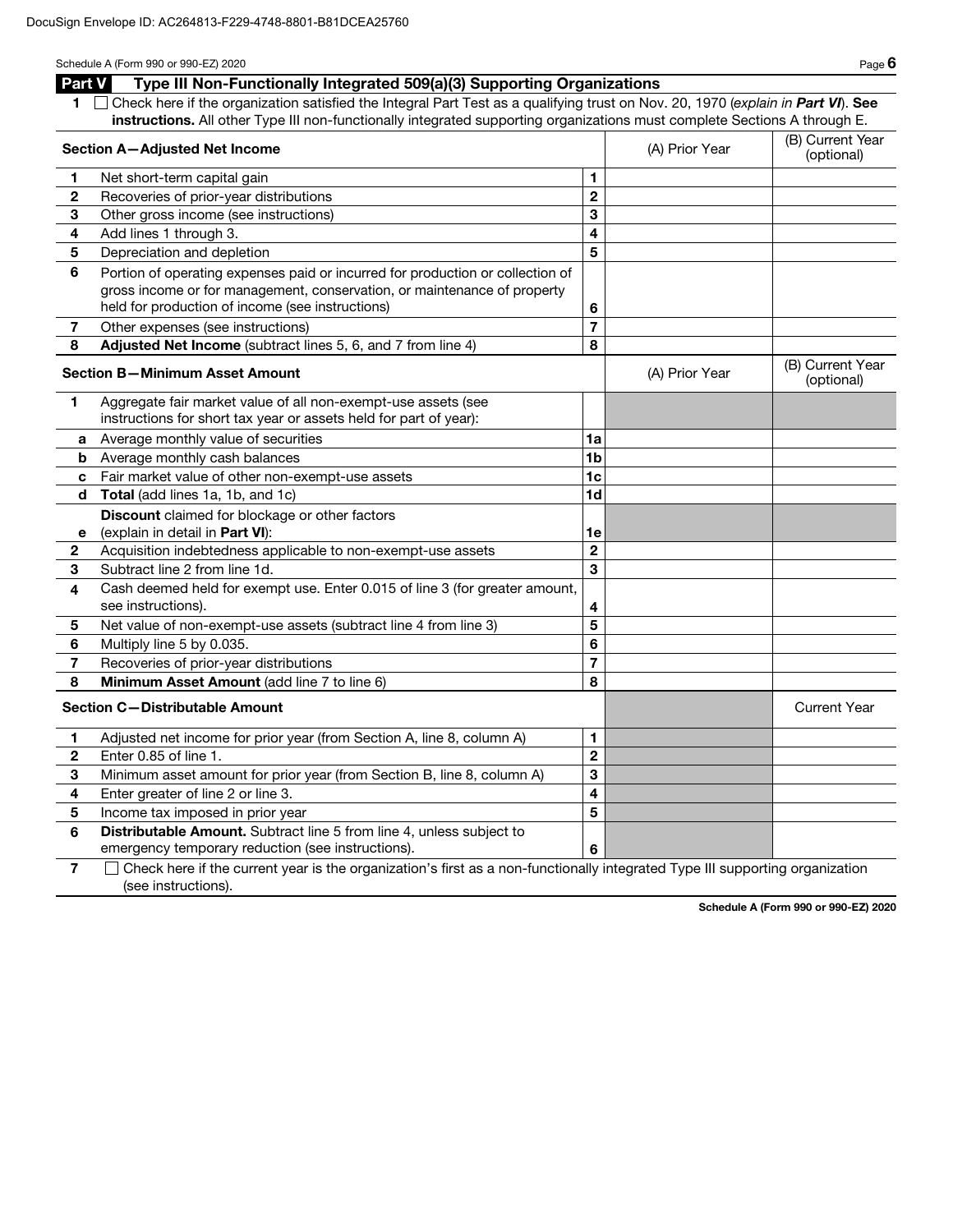Schedule A (Form 990 or 990-EZ) 2020  $P_{\text{AGE}}$  7

| <b>Part V</b>           | Type III Non-Functionally Integrated 509(a)(3) Supporting Organizations (continued)                                                                                           |                                    |                                               |    | . ago .                                                 |
|-------------------------|-------------------------------------------------------------------------------------------------------------------------------------------------------------------------------|------------------------------------|-----------------------------------------------|----|---------------------------------------------------------|
|                         | <b>Section D-Distributions</b>                                                                                                                                                |                                    |                                               |    | <b>Current Year</b>                                     |
| 1                       | Amounts paid to supported organizations to accomplish exempt purposes                                                                                                         |                                    | 1                                             |    |                                                         |
| $\mathbf{2}$            | Amounts paid to perform activity that directly furthers exempt purposes of supported                                                                                          |                                    |                                               |    |                                                         |
|                         | organizations, in excess of income from activity                                                                                                                              |                                    |                                               | 2  |                                                         |
| 3                       | Administrative expenses paid to accomplish exempt purposes of supported organizations                                                                                         |                                    |                                               | 3  |                                                         |
| 4                       | Amounts paid to acquire exempt-use assets                                                                                                                                     |                                    |                                               | 4  |                                                         |
| 5                       | Qualified set-aside amounts (prior IRS approval required-provide details in Part VI)                                                                                          |                                    |                                               | 5  |                                                         |
| 6                       | Other distributions (describe in Part VI). See instructions.                                                                                                                  |                                    |                                               | 6  |                                                         |
| $\overline{\mathbf{r}}$ | Total annual distributions. Add lines 1 through 6.                                                                                                                            |                                    |                                               | 7  |                                                         |
| 8                       | Distributions to attentive supported organizations to which the organization is responsive<br>(provide details in Part VI). See instructions.                                 |                                    |                                               | 8  |                                                         |
| 9                       | Distributable amount for 2020 from Section C, line 6                                                                                                                          |                                    |                                               | 9  |                                                         |
| 10                      | Line 8 amount divided by line 9 amount                                                                                                                                        |                                    |                                               | 10 |                                                         |
|                         | <b>Section E-Distribution Allocations (see instructions)</b>                                                                                                                  | (i)<br><b>Excess Distributions</b> | (ii)<br><b>Underdistributions</b><br>Pre-2020 |    | (iii)<br><b>Distributable</b><br><b>Amount for 2020</b> |
| 1                       | Distributable amount for 2020 from Section C, line 6                                                                                                                          |                                    |                                               |    |                                                         |
| $\overline{2}$          | Underdistributions, if any, for years prior to 2020<br>(reasonable cause required-explain in Part VI). See<br>instructions.                                                   |                                    |                                               |    |                                                         |
| 3                       | Excess distributions carryover, if any, to 2020                                                                                                                               |                                    |                                               |    |                                                         |
| a                       | From 2015 $\, \cdot \, \cdot \, \cdot \, \cdot \,$                                                                                                                            |                                    |                                               |    |                                                         |
| b                       | From 2016                                                                                                                                                                     |                                    |                                               |    |                                                         |
| c                       | From 2017<br>the company of the com-                                                                                                                                          |                                    |                                               |    |                                                         |
| d                       | From 2018<br>the company of the                                                                                                                                               |                                    |                                               |    |                                                         |
| е                       | From 2019<br>and a state of the                                                                                                                                               |                                    |                                               |    |                                                         |
| f                       | Total of lines 3a through 3e                                                                                                                                                  |                                    |                                               |    |                                                         |
| g                       | Applied to underdistributions of prior years                                                                                                                                  |                                    |                                               |    |                                                         |
| h                       | Applied to 2020 distributable amount                                                                                                                                          |                                    |                                               |    |                                                         |
| j.                      | Carryover from 2015 not applied (see instructions)                                                                                                                            |                                    |                                               |    |                                                         |
| Ĵ                       | Remainder. Subtract lines 3g, 3h, and 3i from line 3f.                                                                                                                        |                                    |                                               |    |                                                         |
| 4                       | Distributions for 2020 from<br>Section D, line 7:<br>\$                                                                                                                       |                                    |                                               |    |                                                         |
| a                       | Applied to underdistributions of prior years                                                                                                                                  |                                    |                                               |    |                                                         |
| b                       | Applied to 2020 distributable amount                                                                                                                                          |                                    |                                               |    |                                                         |
| c                       | Remainder. Subtract lines 4a and 4b from line 4.                                                                                                                              |                                    |                                               |    |                                                         |
| 5                       | Remaining underdistributions for years prior to 2020, if<br>any. Subtract lines 3g and 4a from line 2. For result<br>greater than zero, explain in Part VI. See instructions. |                                    |                                               |    |                                                         |
| 6                       | Remaining underdistributions for 2020. Subtract lines 3h<br>and 4b from line 1. For result greater than zero, explain in<br>Part VI. See instructions.                        |                                    |                                               |    |                                                         |
| $\overline{7}$          | Excess distributions carryover to 2021. Add lines 3j<br>and 4c.                                                                                                               |                                    |                                               |    |                                                         |
| 8                       | Breakdown of line 7:                                                                                                                                                          |                                    |                                               |    |                                                         |
| a                       | Excess from 2016                                                                                                                                                              |                                    |                                               |    |                                                         |
| b                       | Excess from 2017 $\ldots$                                                                                                                                                     |                                    |                                               |    |                                                         |
| c                       | Excess from 2018 $\ldots$ $\ldots$                                                                                                                                            |                                    |                                               |    |                                                         |
| d                       | Excess from 2019 $\ldots$                                                                                                                                                     |                                    |                                               |    |                                                         |
| e                       | Excess from 2020                                                                                                                                                              |                                    |                                               |    |                                                         |

Schedule A (Form 990 or 990-EZ) 2020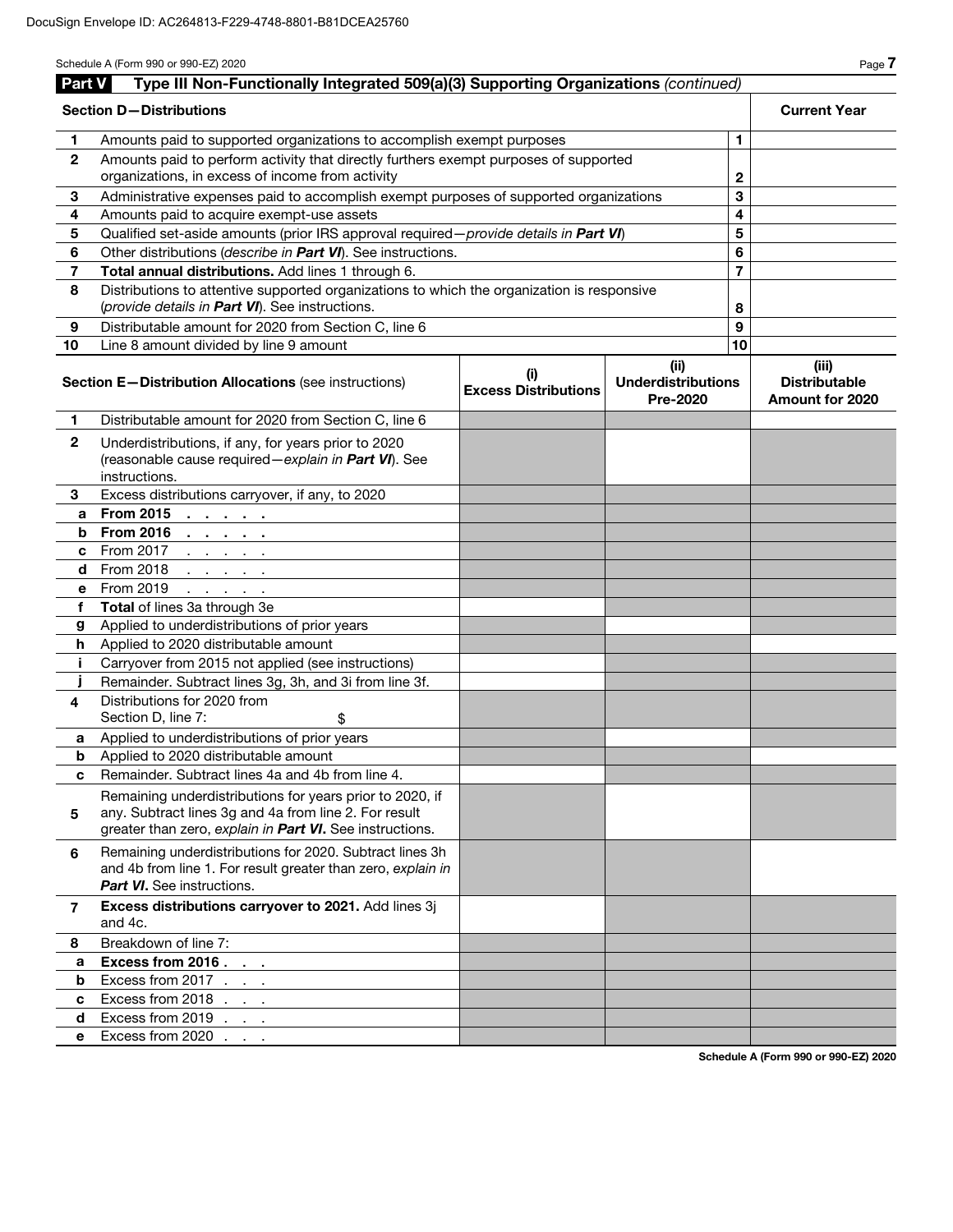Schedule A (Form 990 or 990-EZ) 2020  $P_{\text{age}} 8$ 

Part VI Supplemental Information. Provide the explanations required by Part II, line 10; Part II, line 17a or 17b; Part III, line 12; Part IV, Section A, lines 1, 2, 3b, 3c, 4b, 4c, 5a, 6, 9a, 9b, 9c, 11a, 11b, and 11c; Part IV, Section B, lines 1 and 2; Part IV, Section C, line 1; Part IV, Section D, lines 2 and 3; Part IV, Section E, lines 1c, 2a, 2b, 3a, and 3b; Part V, line 1; Part V, Section B, line 1e; Part V, Section D, lines 5, 6, and 8; and Part V, Section E, lines 2, 5, and 6. Also complete this part for any additional information. (See instructions.)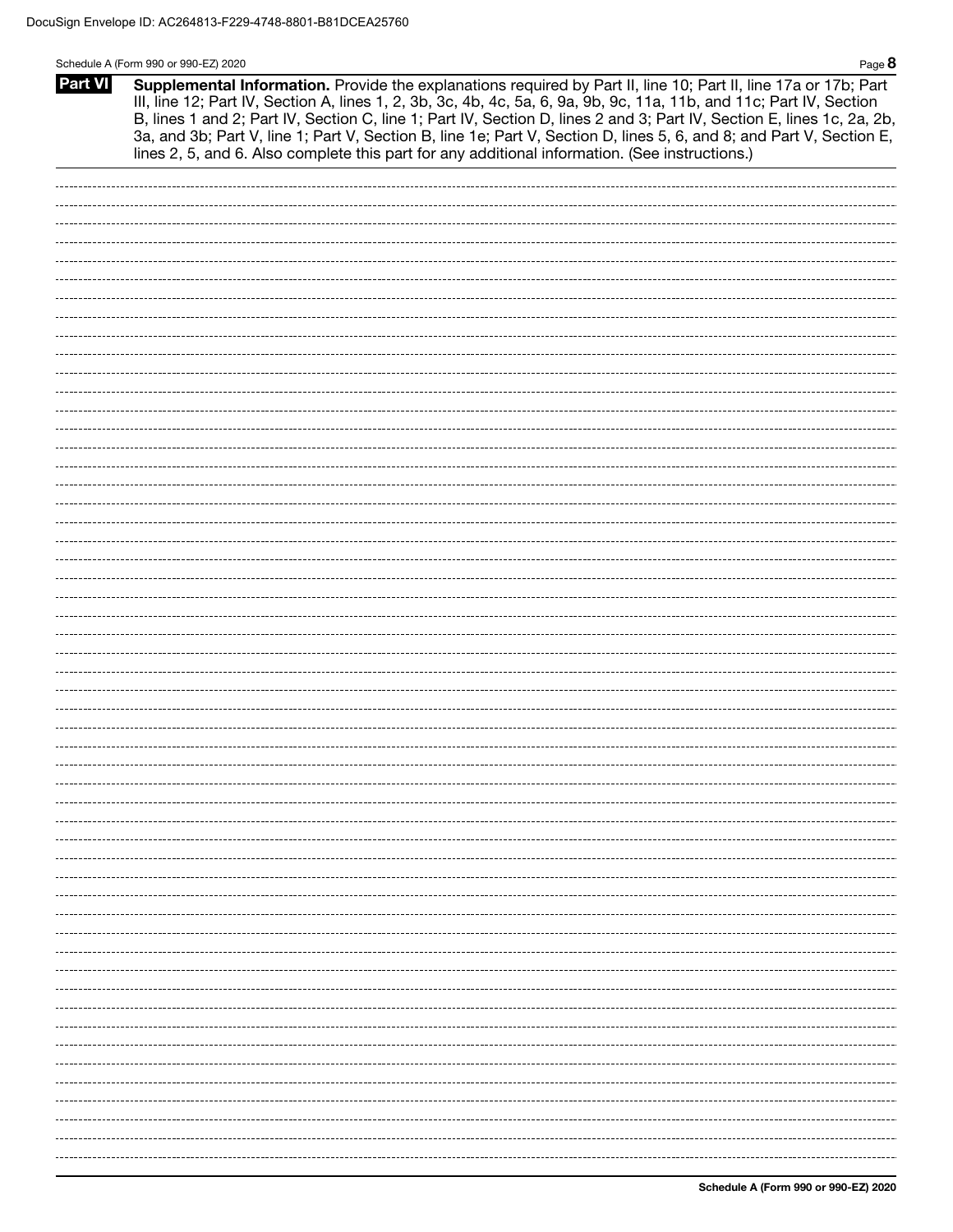SCHEDULE O (Form 990 or 990-EZ)

Department of the Treasury Internal Revenue Service

| <b>Supplemental Information to Form 990 or 990-EZ</b> |  |  |  |  |
|-------------------------------------------------------|--|--|--|--|
|-------------------------------------------------------|--|--|--|--|

Complete to provide information for responses to specific questions on Form 990 or 990-EZ or to provide any additional information.

▶ Attach to Form 990 or 990-EZ.

▶ Go to *www.irs.gov/Form990* for the latest information*.*



| Name of the organization                                                                                                                 | <b>Employer identification number</b> |
|------------------------------------------------------------------------------------------------------------------------------------------|---------------------------------------|
| ART AND RESISTANCE THROUGH EDUCATION                                                                                                     | 81-4884105                            |
| Form 990-EZ, Part I, Line 16 - Other expenses are for programming-related snacks, supplies, and transportation, ARTE's website, and fees |                                       |
| for the NYS OAG Charities Bureau.                                                                                                        |                                       |
|                                                                                                                                          |                                       |
|                                                                                                                                          |                                       |
|                                                                                                                                          |                                       |
|                                                                                                                                          |                                       |
|                                                                                                                                          |                                       |
|                                                                                                                                          |                                       |
|                                                                                                                                          |                                       |
|                                                                                                                                          |                                       |
|                                                                                                                                          |                                       |
|                                                                                                                                          |                                       |
|                                                                                                                                          |                                       |
|                                                                                                                                          |                                       |
|                                                                                                                                          |                                       |
|                                                                                                                                          |                                       |
|                                                                                                                                          |                                       |
|                                                                                                                                          |                                       |
|                                                                                                                                          |                                       |
|                                                                                                                                          |                                       |
|                                                                                                                                          |                                       |
|                                                                                                                                          |                                       |
|                                                                                                                                          |                                       |
|                                                                                                                                          |                                       |
|                                                                                                                                          |                                       |
|                                                                                                                                          |                                       |
|                                                                                                                                          |                                       |
|                                                                                                                                          |                                       |
|                                                                                                                                          |                                       |
|                                                                                                                                          |                                       |
|                                                                                                                                          |                                       |
|                                                                                                                                          |                                       |
|                                                                                                                                          |                                       |
|                                                                                                                                          |                                       |
|                                                                                                                                          |                                       |
|                                                                                                                                          |                                       |
|                                                                                                                                          |                                       |
|                                                                                                                                          |                                       |
|                                                                                                                                          |                                       |
|                                                                                                                                          |                                       |
|                                                                                                                                          |                                       |
|                                                                                                                                          |                                       |
|                                                                                                                                          |                                       |
|                                                                                                                                          |                                       |
|                                                                                                                                          |                                       |
|                                                                                                                                          |                                       |
|                                                                                                                                          |                                       |
|                                                                                                                                          |                                       |
|                                                                                                                                          |                                       |
|                                                                                                                                          |                                       |
|                                                                                                                                          |                                       |
|                                                                                                                                          |                                       |
|                                                                                                                                          |                                       |
|                                                                                                                                          |                                       |
|                                                                                                                                          |                                       |

For Paperwork Reduction Act Notice, see the Instructions for Form 990 or 990-EZ. Cat. No. 51056K Schedule O (Form 990 or 990-EZ) 2020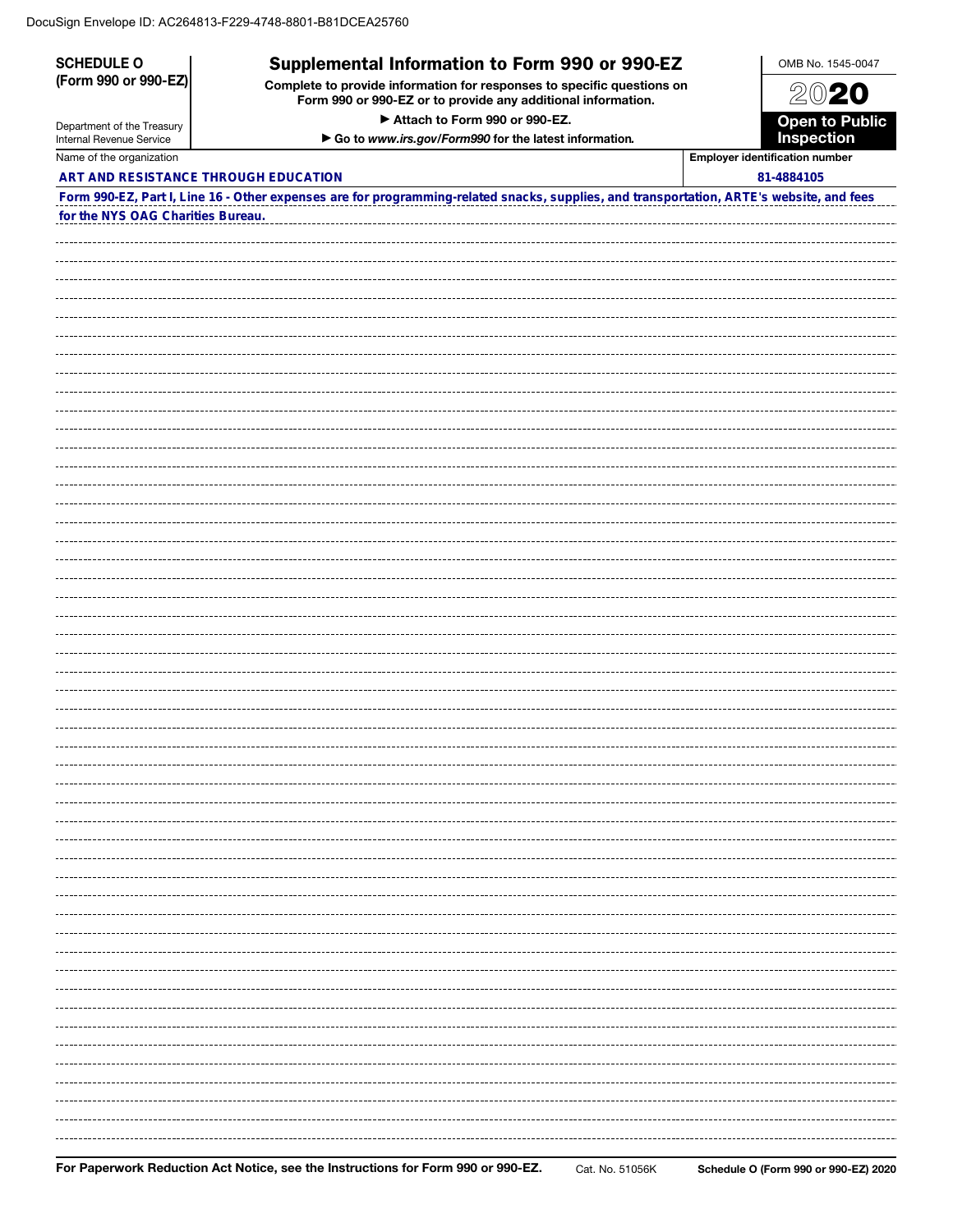\_

\_

\_

**Reasonable Cause Explanations**

## **Schedule O, Statement 1 ART AND RESISTANCE THROUGH EDUCATION**

Page: **1 Header Section**

### **Explanation**

The organization lost 2 very important consultants in 2020 which caused our small organization to struggle with administrative tasks including getting the information needed to complete the tax forms for the year. We received late payments during the year and were focused on trying to maintain the organization's financial stability over filing taxes. COVID-19 limited our ability to continue to provide direct services to our constituents and to financially support our employees. Please take this into consideration when determining the penalties. We have retained someone who will assist in keeping our financial records in tact and have already begun preparing for the 2021 tax year filing. We will also be shifting our tax year to more accurately reflect our work and to provide us with adequate time to prepare everything for filing. A penalty of this kind is a significant percentage of our total budget, and it would have a negative impact on our ability to carry out programming going forward.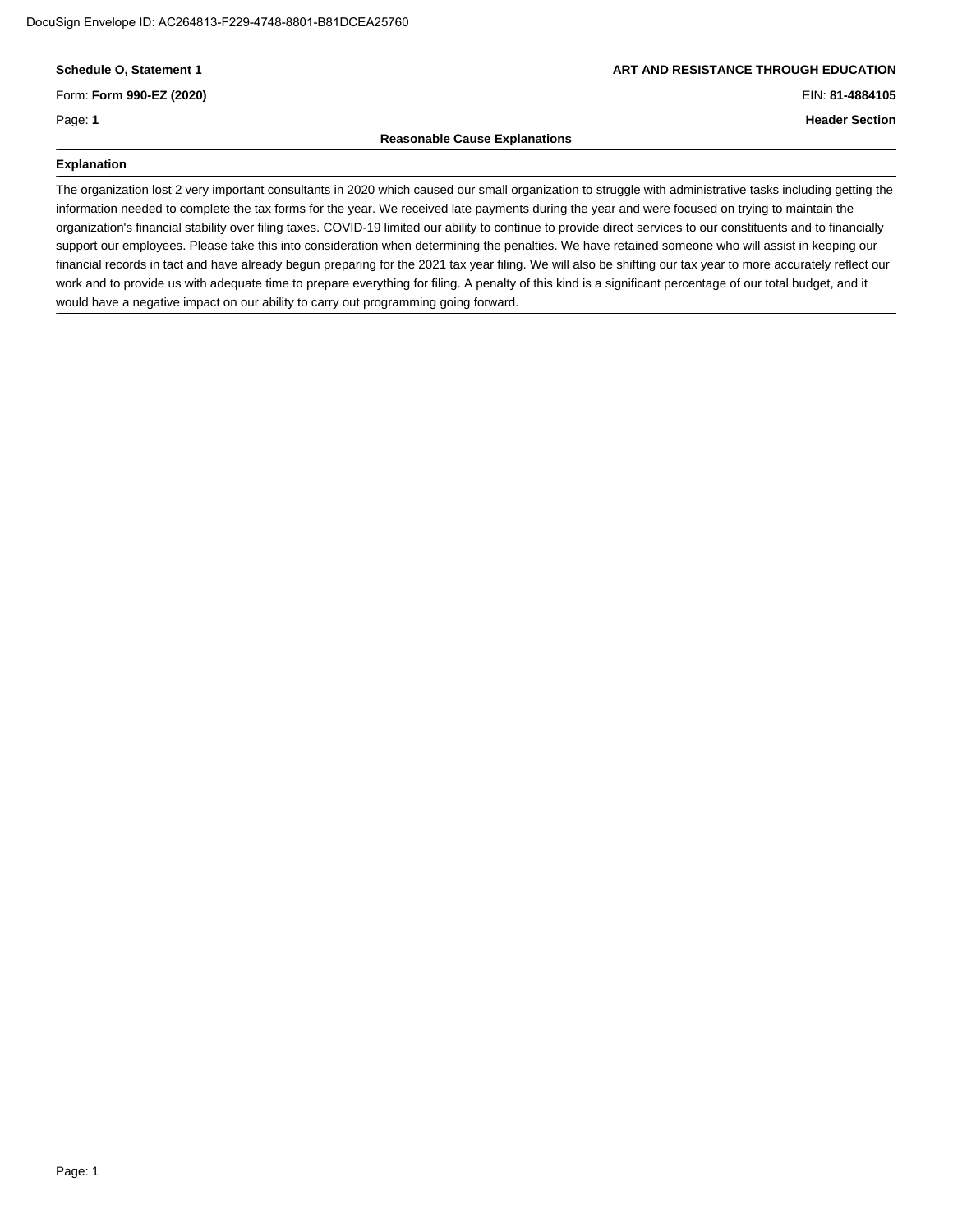Page: **2 Part III**

\_

### **Primary Exempt Purpose**

### **Primary Exempt Purpose** \_

Formed as an education organization to benefit the public interest by conducting educational activities that help combat community deterioration, prejudice and discrimination. The organization will fulfill its purpose by bringing educational activities into schools, prisons, and community institutions. This includes developing and creating projects to build leadership, facilitate conversation, and address human rights issues impacting youth and community members.

### **Schedule O, Statement 2 ART AND RESISTANCE THROUGH EDUCATION**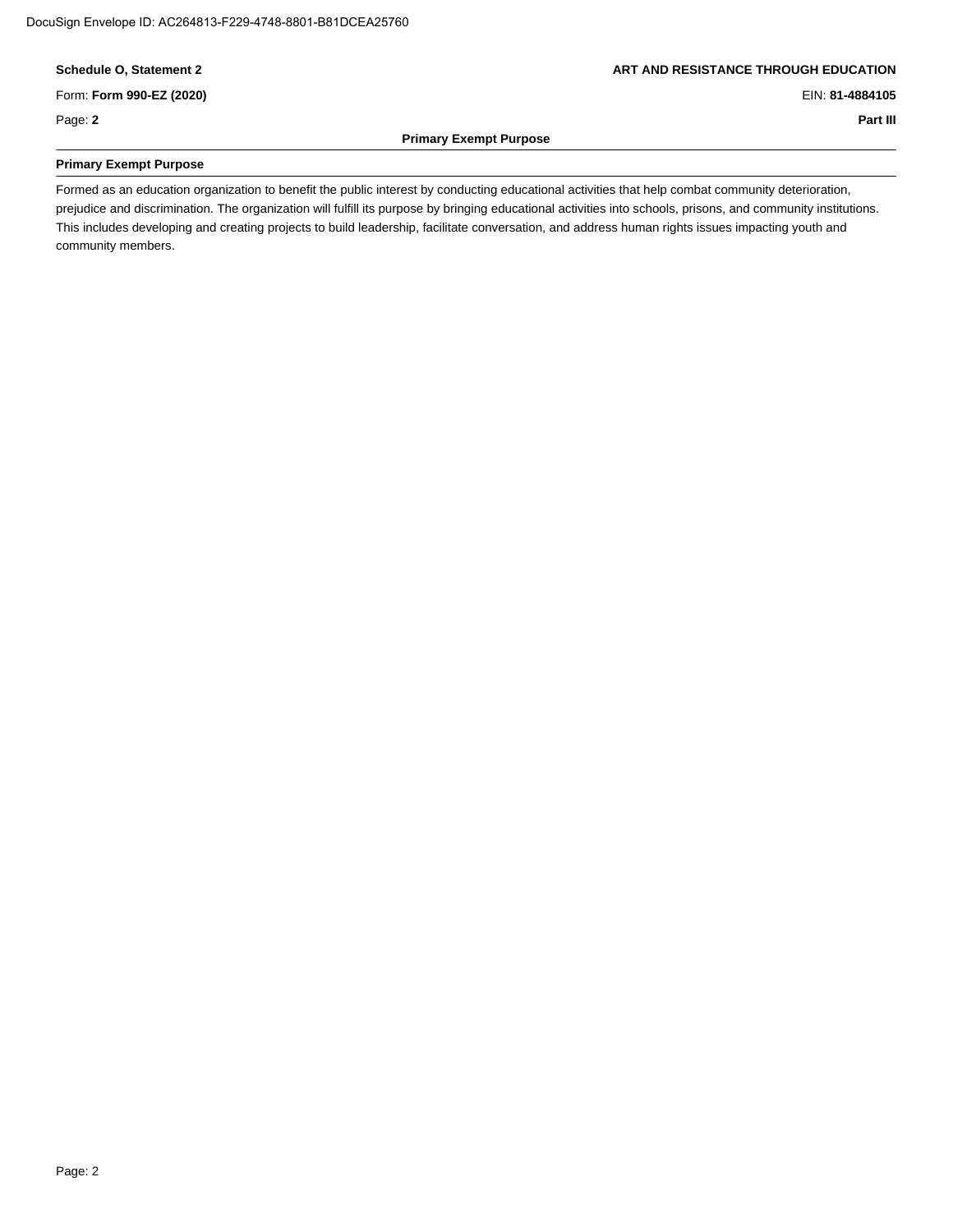\_

### **Schedule O, Statement 3 ART AND RESISTANCE THROUGH EDUCATION**

Page: **2 Part III, Line 28**

### **First Program Service Accomplishments Description**

### **Description** \_

 and self-expression. The program provides participants with an opportunity to learn about various human rights issues-including racial discrimination, the right to housing and transportation, and climate justice-basic art techniques, and create meaningful pieces of art to advocate for positive social change. After pivoting to a digital platform for the fall and spring semesters, student artists have been able to harness their talents to further express themselves creatively, build collective leadership, and learn how to engage other members of the UAMA around the issues that are most important to them.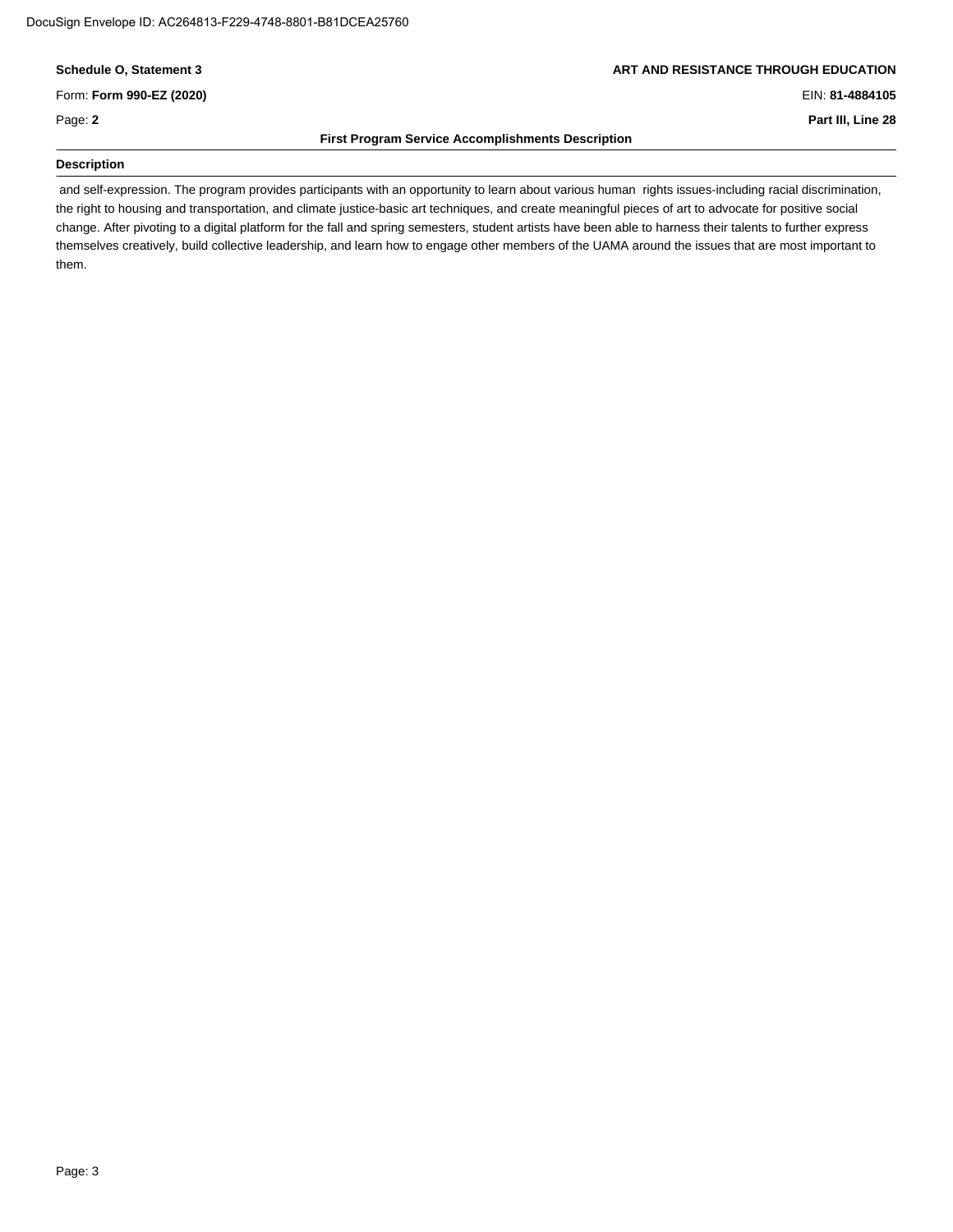\_

\_

### **Schedule O, Statement 4 ART AND RESISTANCE THROUGH EDUCATION**

Page: **2 Part III, Line 29**

### **Description**

equality, and toxic masculinity. With the COVID-19 pandemic necessitating the shutdown of in-person events and programs, ARTE transitioned to a remote version of the partnership.For the last year, ARTE and JIE have worked together to create educational worksheets on artist activists. These worksheets, each of which focuses on an artist who creates work through a social justice or human rights lens, are sent to jail facilities on a weekly basis. They include artist biographies and interviews, an art gallery, and art and writing activities. In April, ARTE and JIE spearheaded a pilot art kit initiative. These collaborative art kits included six worksheets, colored pencils, and drawing paper, and 50 were sent to individuals incarcerated at the Otis Bantum Correctional Center"

**Second Program Service Accomplishments Description**